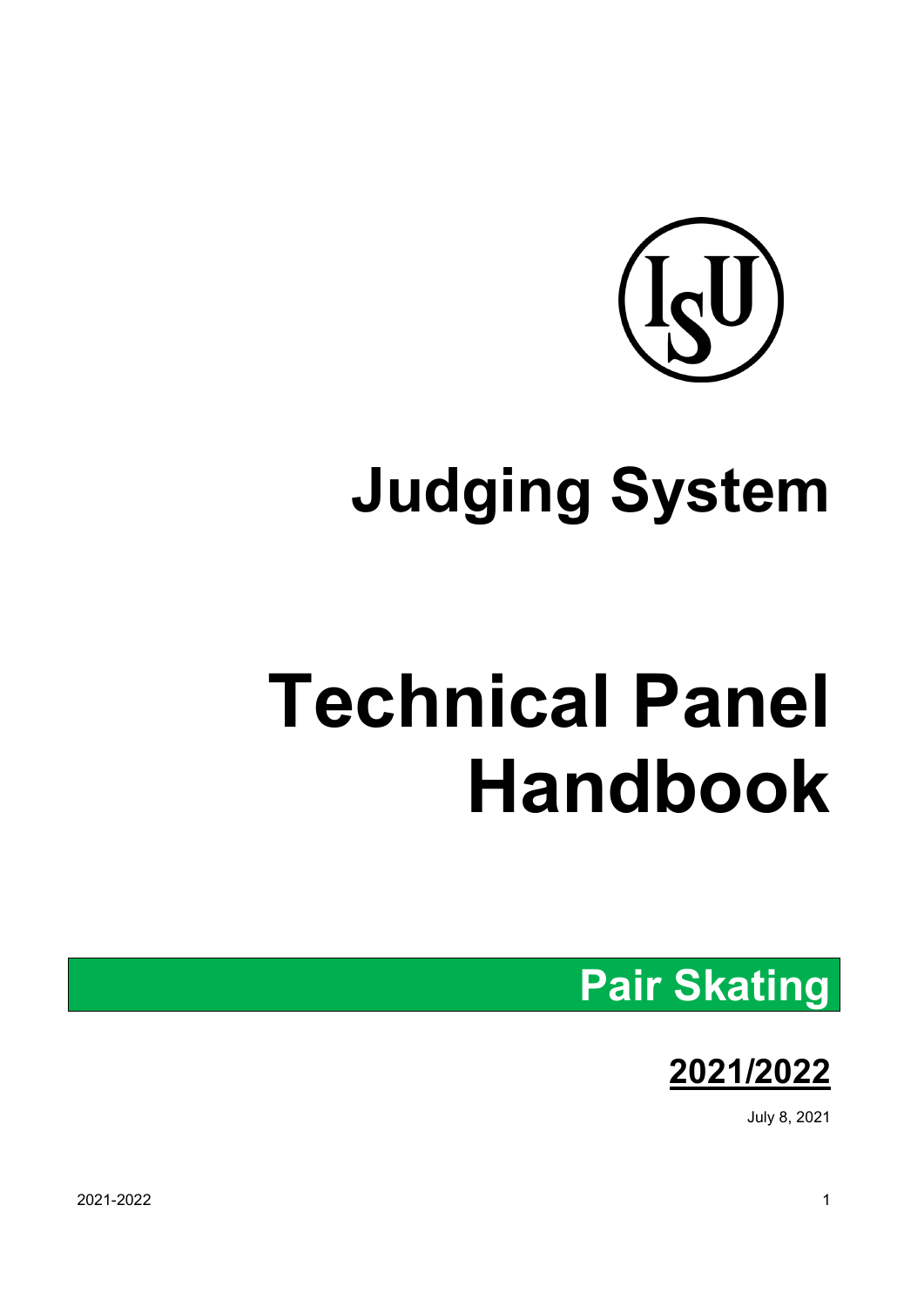## **Calling procedure**

In both Short Program and Free Skating whenever possible we should call the elements really performed and not the elements that are required.

Any wrong elements will receive an "\*" that will result in "No Value".

Any element in Short Program and Free Skating started after the required time (plus the ten (10) seconds allowed) must not be identified by the Technical Panel and will have no value.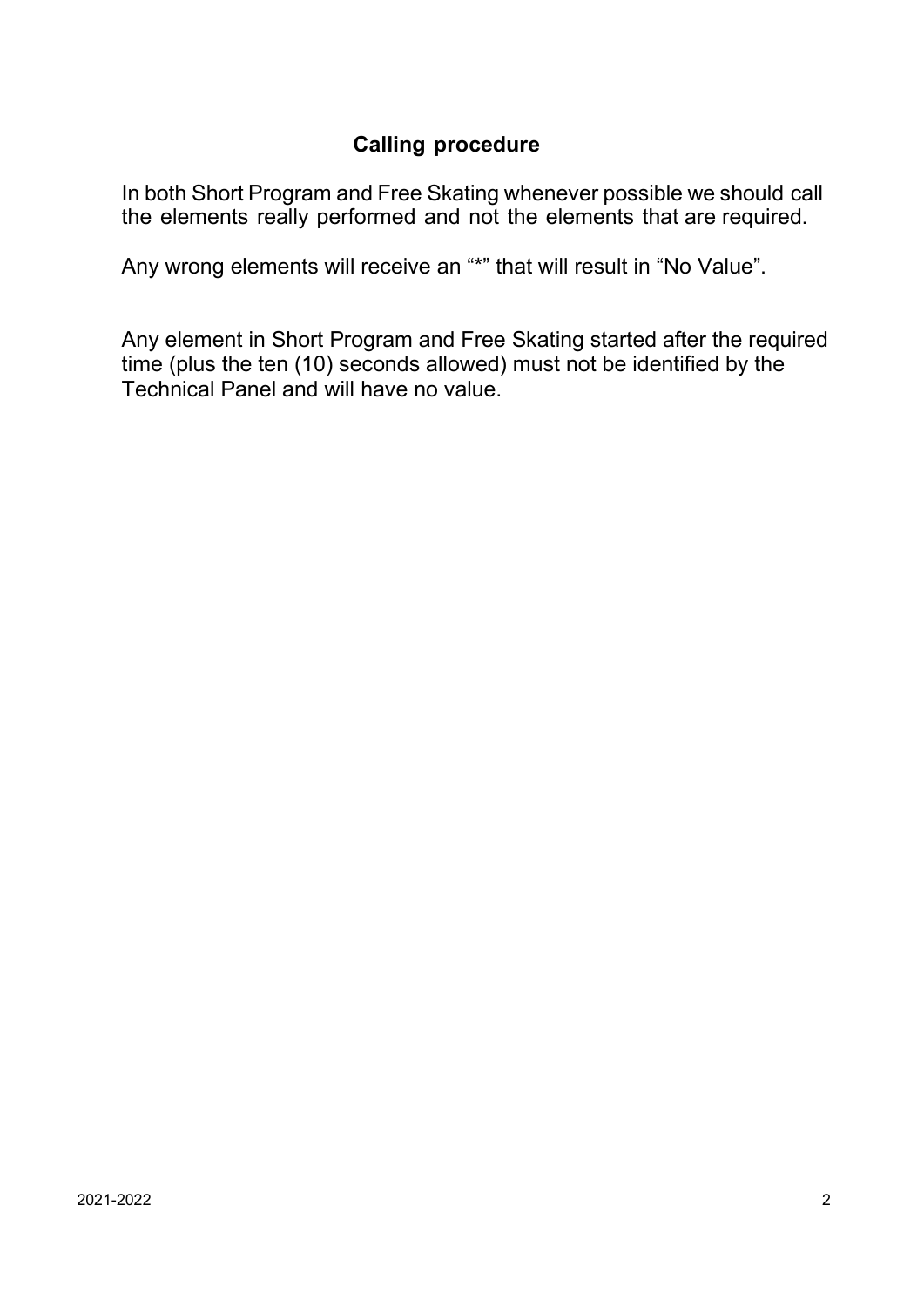## **Step Sequence**

#### **Rules**

| General:             | The Step Sequence is included in the Short Program every season; there is no                                                                                                                                                                                                                        |
|----------------------|-----------------------------------------------------------------------------------------------------------------------------------------------------------------------------------------------------------------------------------------------------------------------------------------------------|
| <b>Short Program</b> | Step Sequence in the Free Skating program.                                                                                                                                                                                                                                                          |
|                      | All step sequences should be executed according to the character of the music.                                                                                                                                                                                                                      |
|                      | Step sequence should be executed together or close together and may include<br>any unlisted jumps. Short stops in accordance with the music are permitted. Step<br>sequences must fully utilize the ice surface. Turns and steps must be balanced<br>in their distribution throughout the sequence. |
|                      | Credit will be given to a pair which changes places and holds or uses difficult<br>skating moves together during a step sequence. The workload between both<br>partners must be even to be taken into account for a possible higher Level.                                                          |

## **Level features**

- 1) Minimum variety (Level 1), simple variety (Level 2), variety (Levels 3–4) of difficult turns and steps of both partners throughout **(compulsory)**
- 2) Rotations in either direction (left and right) with full body rotation covering at least 1/3 of the pattern in total for each rotational direction
- 3) Use of body movements for at least 1/3 of the pattern
- 4) Changes of position (crossing at least three times while doing steps and turns) for at least 1/3 of the sequence, but not more than 1/2 of the sequence The partners must maintain not more than approximately three meters distance between each other throughout the crossing feature **or** not separating at least half of the pattern (changes of holds are allowed).
- 5) Two different combinations of 3 difficult turns (rockers, counters, brackets, twizzles, loops) executed by both partners with continuous flow within the sequence

| 2021-2022                                  | 3                                                                                                                                                                                                                                                                     |
|--------------------------------------------|-----------------------------------------------------------------------------------------------------------------------------------------------------------------------------------------------------------------------------------------------------------------------|
| <b>Minimum variety</b>                     | Must include at least 5 difficult turns and steps, executed by both partners, none<br>of the types can be counted more than twice.                                                                                                                                    |
|                                            |                                                                                                                                                                                                                                                                       |
| <b>Turns and Steps</b>                     | Turns and Steps must be executed on clean edges. If a turn is "jumped", it is not<br>counted as performed.                                                                                                                                                            |
| <b>Definition of Difficult</b>             | Difficult Turns and Steps: brackets, loops, twizzles, counters, rockers, choctaws.                                                                                                                                                                                    |
|                                            |                                                                                                                                                                                                                                                                       |
| <b>Definition of choctaw</b>               | Choctaw is a step from one foot to the other in which the curve of the exit edge is<br>opposite to that of the entry edge. The change of foot is directly from outside edge<br>to inside edge or vice versa and from forward to backward or vice versa.               |
|                                            |                                                                                                                                                                                                                                                                       |
| <b>Definition of Turns</b><br>and Steps    | Turns: twizzles, brackets, loops, counters, rockers, three turns.<br>Steps: toe steps, chasses, mohawks, choctaws. change of edge, cross rolls.                                                                                                                       |
|                                            |                                                                                                                                                                                                                                                                       |
| <b>Beginning and end of</b><br>the pattern | This is when the skaters actually start and conclude the Sequence.                                                                                                                                                                                                    |
|                                            |                                                                                                                                                                                                                                                                       |
|                                            | In features $2 - 5$ "pattern" and "sequence" means the pattern actually executed<br>by the skater.                                                                                                                                                                    |
|                                            | the ice surface. The Step Sequence must be visible and identifiable and should<br>be performed by using the full ice surface (e.g. straight line, serpentine, circle,<br>oval or similar shape). Failure to achieve the above description will result in no<br>value. |
| <b>Pattern</b>                             | There is no prescribed pattern of the Step Sequence, however it must fully utilize                                                                                                                                                                                    |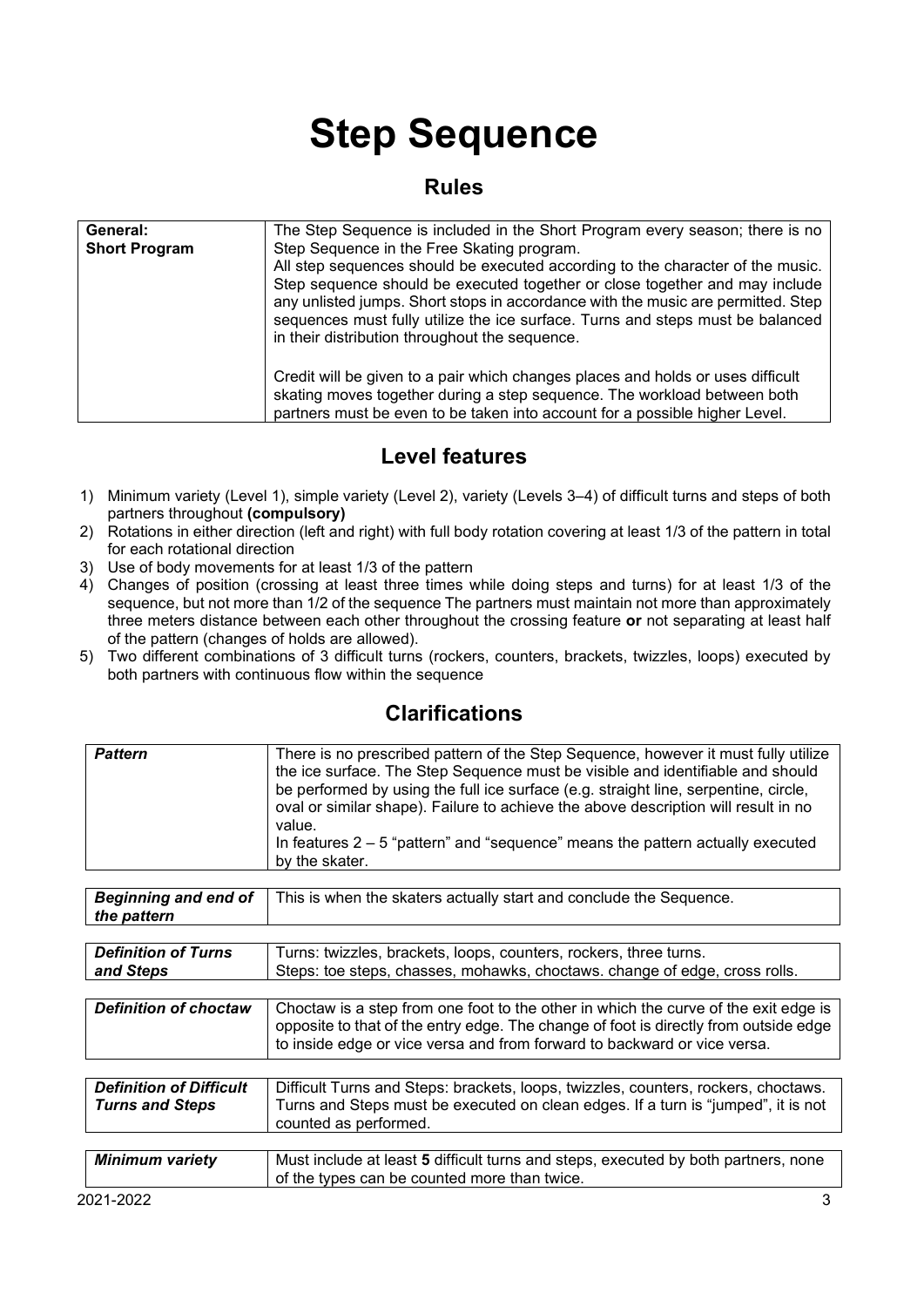| <b>Simple variety</b>                                               | Must include at least 7 difficult turns and steps, executed by both partners, none<br>of the types can be counted more than twice.                                                                                                                                                                                                                                                                                                                                                                                                                                                                                                                                                                                                      |
|---------------------------------------------------------------------|-----------------------------------------------------------------------------------------------------------------------------------------------------------------------------------------------------------------------------------------------------------------------------------------------------------------------------------------------------------------------------------------------------------------------------------------------------------------------------------------------------------------------------------------------------------------------------------------------------------------------------------------------------------------------------------------------------------------------------------------|
| <b>Variety</b>                                                      | Must include at least 9 difficult turns and steps, executed by both partners, none<br>of the types can be counted more than twice.                                                                                                                                                                                                                                                                                                                                                                                                                                                                                                                                                                                                      |
| <b>Complexity</b>                                                   | Not applicable for Pair Skating.                                                                                                                                                                                                                                                                                                                                                                                                                                                                                                                                                                                                                                                                                                        |
|                                                                     |                                                                                                                                                                                                                                                                                                                                                                                                                                                                                                                                                                                                                                                                                                                                         |
| No minimum variety,<br>no simple variety,<br>only simple variety    | If skaters (or one of the partners) does not perform a minimum variety in steps<br>and turns throughout the sequence, the Level cannot be higher than Basic. If<br>skaters (or one of the partners) does not perform a simple variety in steps and<br>turns throughout the sequence, the Level cannot be higher than 1. If one or both<br>skaters perform only simple variety in steps and turns throughout the sequence,<br>the Level cannot be higher than 2.                                                                                                                                                                                                                                                                         |
| <b>Balance &amp; workload</b>                                       | Turns and steps must be balanced in their distribution throughout the sequence.<br>The workload between both partners must be even.<br>If one or both of these requirements are not fulfilled, the Level cannot be higher<br>than Basic.                                                                                                                                                                                                                                                                                                                                                                                                                                                                                                |
| <b>Rotations in either</b><br>direction                             | This feature means that the skaters rotate with any listed and unlisted turns and<br>steps continuously in one direction for at least 1/3 of the sequence and then<br>continuously for at least 1/3 of the sequence in the opposite direction (clockwise<br>and anti-clockwise) or over the length of the step sequence the skaters are<br>rotating with any listed and unlisted steps and turns for at least 1/3 of the<br>sequence in total (not continuous) in one rotational direction and at least 1/3 of<br>the sequence in total (not continuous) in the opposite direction (clockwise and<br>anti-clockwise). "Full body rotation" means one complete rotation. The skaters<br>should not just turn half a rev. back and forth. |
|                                                                     |                                                                                                                                                                                                                                                                                                                                                                                                                                                                                                                                                                                                                                                                                                                                         |
| Use of body<br>movement                                             | Use of body movements means the visible use by both skaters for a combined<br>total of at least 1/3 of the pattern of the step sequence any movements of the<br>arms, and/or head and/or torso and/or hips and/or legs that have an effect on the<br>balance of the main body core.<br>Having an effect on the balance of main body core can also be understood as<br>having an effect on the balance of the body as a whole and influencing the<br>balance on the blade.                                                                                                                                                                                                                                                               |
| Two combinations of                                                 | Difficult turns are rockers, counters, brackets, twizzles, loops. In the                                                                                                                                                                                                                                                                                                                                                                                                                                                                                                                                                                                                                                                                |
| difficult turns                                                     | combinations:<br>- three turns are not allowed;<br>- changes of edges are not allowed;<br>- a jump/hop is not allowed;<br>- changes of feet are not allowed;<br>- the free foot must not touch the ice.<br>- at least one turn in the combination must be of a different type than the others.<br>The exit edge of a turn is the entry edge of the next turn.<br>The combination must be executed by both partners with continuous flow within<br>the sequence.                                                                                                                                                                                                                                                                         |
|                                                                     |                                                                                                                                                                                                                                                                                                                                                                                                                                                                                                                                                                                                                                                                                                                                         |
| A combination of<br>difficult turns<br>executed by both<br>partners | A combination of difficult turns can consist of turns that are not the same for Man<br>and Lady but must be done by the partners at the same time.                                                                                                                                                                                                                                                                                                                                                                                                                                                                                                                                                                                      |
|                                                                     |                                                                                                                                                                                                                                                                                                                                                                                                                                                                                                                                                                                                                                                                                                                                         |
| <b>What makes the</b><br>combinations same or<br>different          | Two combinations of difficult turns are considered to be the same if they consist<br>of the same turns done in the same order, on the same edges and the same foot.                                                                                                                                                                                                                                                                                                                                                                                                                                                                                                                                                                     |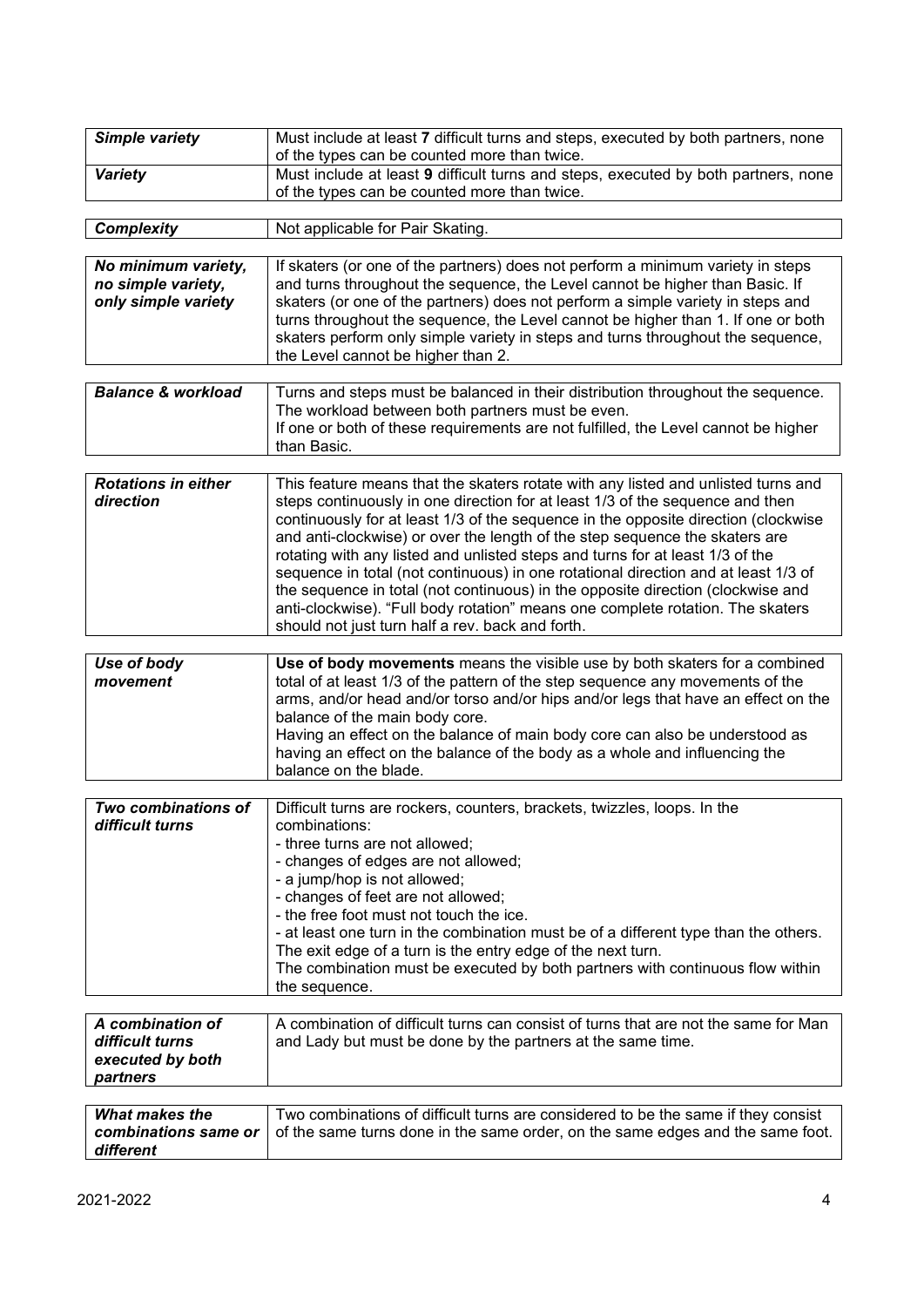| Jump with more than<br>half a revolution<br>executed in the step<br>sequence | Unlisted jumps, independent of their number of revolutions can be included in<br>the step sequence without a deduction or any other consequence.<br>Listed jumps with more than half revolution will be ignored in SP as an element,<br>but will force the Judges to reduce GOE by 1 grade for "Listed jumps with more<br>than $\frac{1}{2}$ rev. included".<br>In any case this does not influence the determination of Level of difficulty of the<br>Step sequence. |
|------------------------------------------------------------------------------|-----------------------------------------------------------------------------------------------------------------------------------------------------------------------------------------------------------------------------------------------------------------------------------------------------------------------------------------------------------------------------------------------------------------------------------------------------------------------|
| <b>Changes of positions</b><br>(crossing)                                    | Before and after the cross partners must clearly separate while each performing<br>steps and/or turns. There must be at least 3 crosses. The distance from the first<br>cross to the third cross must be more than 1/3, but not more than 1/2 of the<br>sequence. The partners must maintain not more than approximately three<br>meters distance between each other throughout the crossing feature.                                                                 |
| <b>Not separating at</b><br>least half of the<br>pattern                     | "Not separating at least half of the pattern" presumes that the skaters do not<br>separate without any breaks for at least half of the sequence pattern.<br>Changes of holds are allowed which may include a brief moment when partners<br>are not touching as they change holds.                                                                                                                                                                                     |
| <b>Changes of positions</b><br>or not separating                             | If the requirements are fulfilled, skaters can get one of these two features, but<br>not both.                                                                                                                                                                                                                                                                                                                                                                        |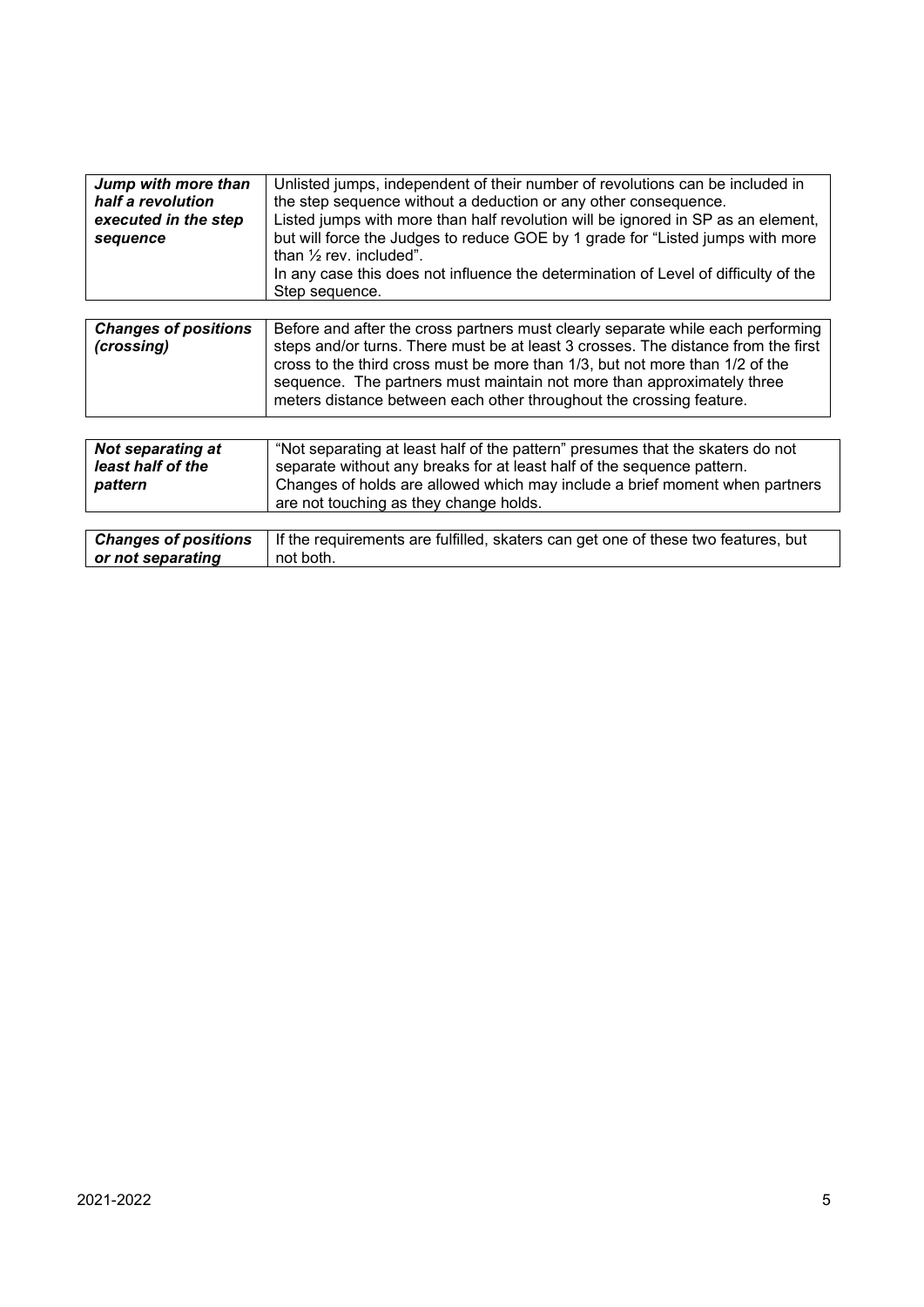## **Choreographic Sequences**

## **Rules**

| <b>Free Skating</b> | A Choreographic Sequence consists of any kind of movements like steps, turns,<br>spirals, arabesques, spread eagles, Ina Bauers, hydroblading, any jumps with<br>maximum of 2 revolutions, spins, small lifts etc. Listed elements included in the<br>Choreographic Sequence will not be called and will not occupy a box. The pattern<br>is not restricted, but the sequence must be clearly visible.       |
|---------------------|--------------------------------------------------------------------------------------------------------------------------------------------------------------------------------------------------------------------------------------------------------------------------------------------------------------------------------------------------------------------------------------------------------------|
|                     | The Technical Panel identifies the Choreographic Sequence which commences<br>with the first skating movement and is concluded with the preparation to the next<br>element (if the Choreographic Sequence is not the last element of the program).<br>The Choreographic Sequence is included in Free Skating. The Choreographic<br>Sequence has a base value and will be evaluated by the judges in GOE only. |

| How to call the<br>Choreographic<br><b>Sequence</b> | The call should be "Choreo Sequence confirmed" (if the Sequence will be counted)<br>or "Choreo Sequence no value" in the opposite case. |
|-----------------------------------------------------|-----------------------------------------------------------------------------------------------------------------------------------------|
|                                                     |                                                                                                                                         |
| <b>Listed single and</b><br>double jumps            | Listed single and double jumps included in the Choreographic Sequence will not be<br>called and will not occupy an element's box.       |
|                                                     |                                                                                                                                         |
| <b>Jumps with more</b><br>than 2 revolutions        | A jump with more than 2 revolutions is called and counted. The Choreo Sequence<br>ends the moment this jump is executed.                |
|                                                     |                                                                                                                                         |
| <b>Spins</b>                                        | Any spin included in the Choreographic Sequence will not be called and will not<br>occupy an element's box.                             |
|                                                     |                                                                                                                                         |
| <b>Pattern</b>                                      | Any pattern is allowed, however the Sequence must be clearly visible.                                                                   |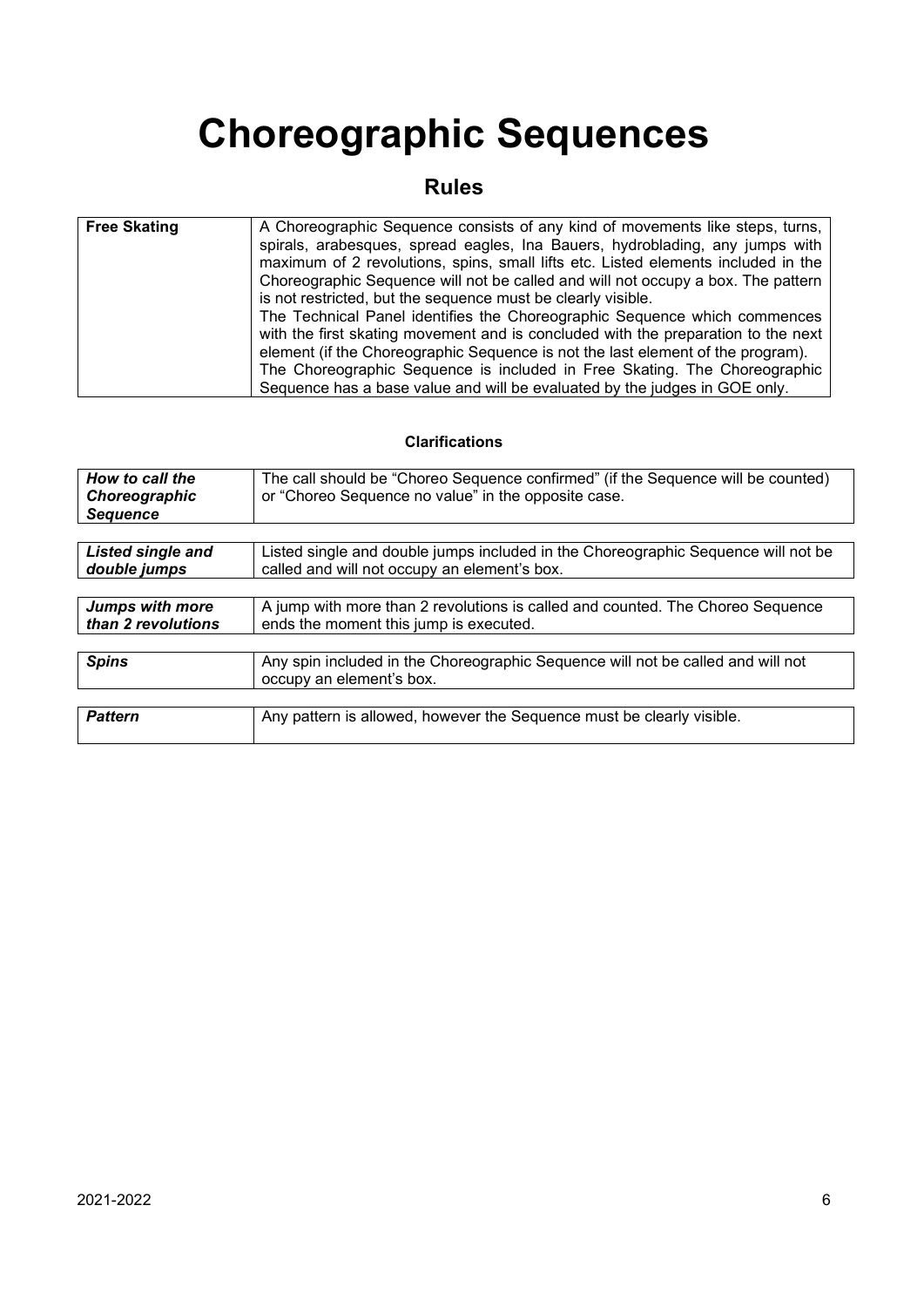## **Solo Spin Combination**

#### **Rules**

| General | The minimum number of revolutions required in a position is two (2). In case this<br>requirement is not fulfilled, the position is not counted.<br>If the skater falls when entering a spin, a spin or a spinning movement is allowed<br>immediately after this fall (for filling time purpose) with this spin/movement not being<br>counted as an element.<br>Variations of positions of the head, arms or free leg, as well as fluctuations of speed<br>are permitted.<br>The Solo Spin combination must have a minimum of two different basic position with<br>2 revolutions in each of these positions by both partners anywhere within the spin.<br>To receive full value, a Spin combination must include all three basic positions by<br>both partners the number of revolutions in positions that are non-basic is counted in<br>the total number of revolutions. Changing to a non-basic position is not considered<br>as a change of position. A change of foot may be executed in the form of a step over<br>or a jump. The change of foot and the change of position may be made either at the<br>same time or separately.<br>The spin must have a required minimum number of revolutions, the lack of which<br>must be reflected by the Judges in their marking, however a spin with less than three<br>(3) rotations is considered as a skating movement and not a spin.<br>Solo Spin combinations may be commenced with a jump. |
|---------|------------------------------------------------------------------------------------------------------------------------------------------------------------------------------------------------------------------------------------------------------------------------------------------------------------------------------------------------------------------------------------------------------------------------------------------------------------------------------------------------------------------------------------------------------------------------------------------------------------------------------------------------------------------------------------------------------------------------------------------------------------------------------------------------------------------------------------------------------------------------------------------------------------------------------------------------------------------------------------------------------------------------------------------------------------------------------------------------------------------------------------------------------------------------------------------------------------------------------------------------------------------------------------------------------------------------------------------------------------------------------------------------------------------------------------------------|
|         |                                                                                                                                                                                                                                                                                                                                                                                                                                                                                                                                                                                                                                                                                                                                                                                                                                                                                                                                                                                                                                                                                                                                                                                                                                                                                                                                                                                                                                                |

| <b>Short Program –</b> | The solo spin combination in the Short Program must have at least two (2)               |
|------------------------|-----------------------------------------------------------------------------------------|
| <b>Solo Spin</b>       | revolutions in two basic positions (to receive full value, a Spin combination must      |
| combination with       | include all three basic positions by both partners). Minimum of five (5) revolutions on |
| only one change of     | each foot. The change of foot may be executed in the form of a step over or a jump      |
| foot                   | and the change of foot and the change of position may be made either at the same        |
|                        | time or separately.                                                                     |

### **Level features**

- 1) Difficult variations (count as many times as performed with limitations specified below) 2) Change of foot executed by jump
- 
- 3) Jump within a spin without changing feet
- 4) Difficult change of position on the same foot
- 5) Difficult entrance or difficult exit
- 6) Clear change of edge in sit (only from backward inside to forward outside), camel, Layback, Biellmann or difficult variation of an upright position
- 7) All 3 basic positions on the second foot
- 8) Both directions immediately following each other in sit or camel spin
- 9) Clear increase of speed in camel, sit, layback or Biellmann or difficult variation of an upright position (except in crossfoot spin)
- 10) At least 6 rev. without changes in pos./variation, foot and edge (camel, layback, difficult variation of any basic or non-basic position)

**If 6 revs are executed on both feet, any one of these executions can be taken in favour of the skaters. Features 2 to 10 and any category of difficult spin variation count only once per program (first time attempted).** 

**Any category of difficult spin variation counts only once per program (first time it is attempted). In any spin with change of foot the maximum number of features attained on one foot is two (2).**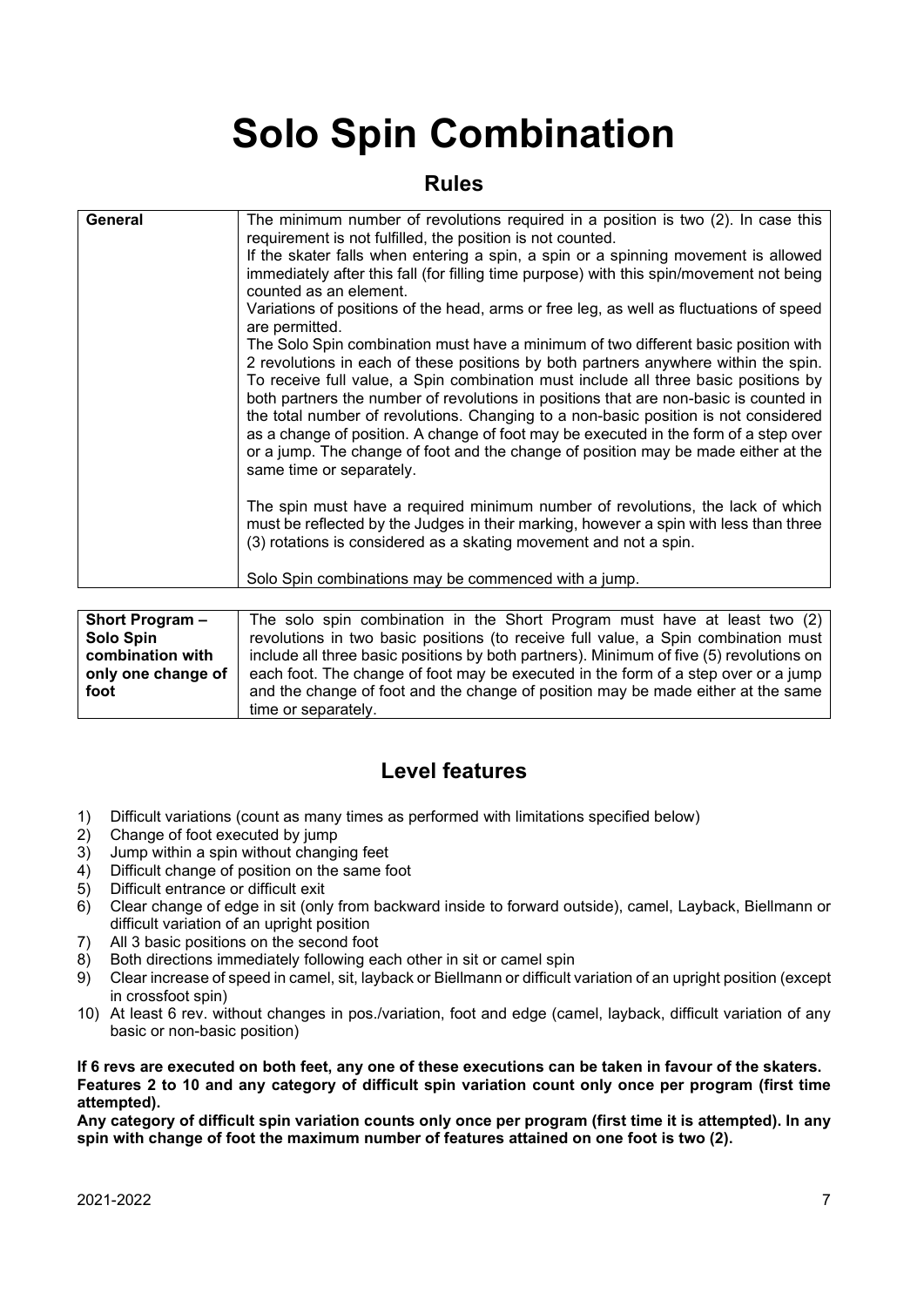**All features must be performed by both skaters at the same time in order for the feature to be awarded (e.g. for Feature 1, both skaters must perform the same difficult variation at the same time).**

#### **Clarifications**

#### *Positions* .

| <b>Basic Positions</b>     | There are 3 basic positions: camel, sit and upright positions. Non-basic positions are<br>all other positions. |
|----------------------------|----------------------------------------------------------------------------------------------------------------|
|                            | Camel: free leg backwards with the knee higher than the hip level, however Layback,                            |
|                            | Biellmann and similar variations are still considered as upright spins.                                        |
|                            | Sit: the upper part of the skating leg at least parallel to the ice.                                           |
|                            | Upright: any position with extended or slightly bent skating leg which is not a camel                          |
|                            | position.                                                                                                      |
|                            |                                                                                                                |
| <b>Non-basic positions</b> | All the other positions not fulfilling the requirements of any basic positions.                                |
|                            | The number of revolutions in non-basic positions is counted in the total number of                             |
|                            | revolutions; non-basic positions can be considered as difficult variations in                                  |
|                            | accordance with the definition of such positions, but going to one of these positions is                       |
|                            | not considered as a change of position which can only be from one basic position to                            |
|                            | another basic position.                                                                                        |
| <b>Positions at the</b>    | Both skaters must do the same basic or non-basic position at the same time in order                            |
| same time                  | for the position to count.                                                                                     |
|                            |                                                                                                                |
| Less than 2                | If any spin does not have at least 2 continuous revolutions in a basic position, no                            |
| revolutions in every       | Level has to be given.                                                                                         |
| basic position             |                                                                                                                |
|                            |                                                                                                                |
| Less than 2                | A spin combination executed with only 1 position with at least 2 revolutions by both                           |
| revolutions in basic       | partners (according to requirements) and in all other positions less than 2 revolutions                        |
| positions                  | (not according to requirements) receives no Level in the Short Program.                                        |
|                            |                                                                                                                |
| All 3 basic positions      | In the spin combination, in order to be counted as a Level feature, all three basic                            |
| executed on the            | positions must be executed by both partners on the second foot. This feature can be                            |
| second foot                | awarded only if its execution is not interrupted by a change of foot                                           |
|                            |                                                                                                                |
| Only two basic             | A spin combination with and without change of foot which includes only two basic                               |
| positions                  | positions with not less than 2 revolutions will have a lower base value in comparison                          |
|                            | with a spin combination with all three basic positions with not less than 2 revolutions.                       |
|                            | The corresponding base values are listed in the SOV.                                                           |
|                            |                                                                                                                |
| <b>Abbreviation and</b>    | For a spin combination with and without change of foot with 2 or 3 basic positions                             |
| <b>Calling procedure</b>   | (e.g. Level 4) the abbreviation will be CCoSp4V and CoSp4V or CCoSp4 and CoSp4                                 |
|                            | in case of 2 or 3 basic positions and the call will be "Solo spin combination                                  |

| Difficult change of  | Change from a basic position to a different basic position without establishing a non-    |
|----------------------|-------------------------------------------------------------------------------------------|
| position on the same | basic position, requiring significant strength, skill and control and having an impact on |
| foot                 | the ability to execute the position change. Continuous movement must be performed         |
|                      | throughout the change. May not include a jump to execute the change. The                  |
|                      | basic positions before and after the change must be held for 2 revolutions.               |

with/without change of foot, Level 4, V (if only 2 positions)".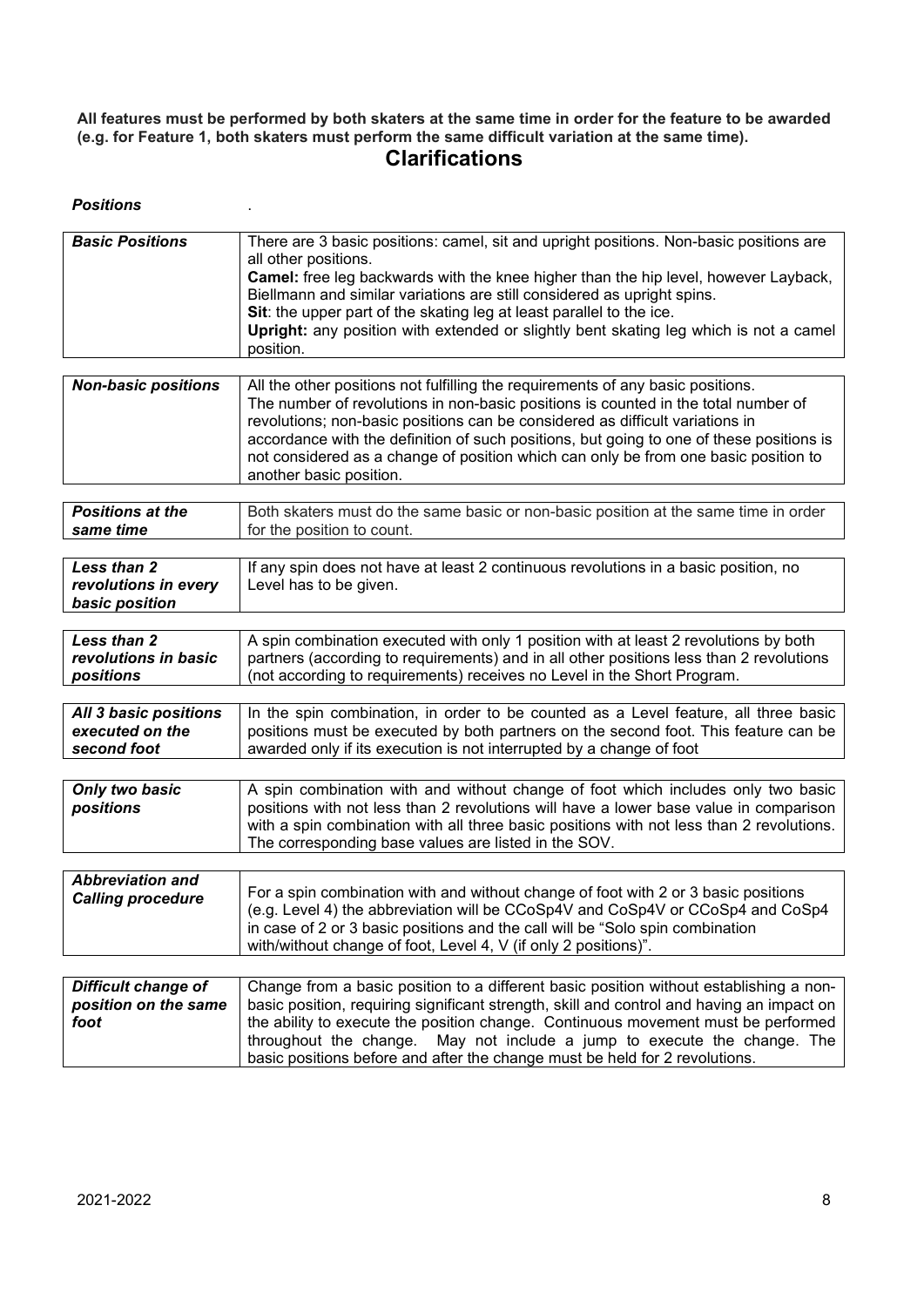#### *Entrance and Exit*

| Difficult entrance or   | Only one of the two can be counted as a level feature.                                                                                                                   |
|-------------------------|--------------------------------------------------------------------------------------------------------------------------------------------------------------------------|
| Difficult exit          | The entrance is defined as the preparation immediately preceding a spin and may<br>include the beginning phase of a spin. The entrance must have a significant impact on |
|                         | the balance, control and execution of the spin and must be performed on the first                                                                                        |
|                         | spinning foot.                                                                                                                                                           |
|                         | The intended basic spin position must be reached within the first 2 revolutions. The                                                                                     |
|                         | position can be non-basic in spin combinations only.                                                                                                                     |
|                         | A regular backward entry is not considered as a difficult entry.                                                                                                         |
|                         | The exit out of the spin is defined as the last phase of the spin and includes the phase                                                                                 |
|                         | immediately following the spin.                                                                                                                                          |
|                         | <b>Difficult exit:</b> Any movement or jump that makes the exit significantly more difficult.                                                                            |
|                         | The exit must have a significant impact on the balance, control and execution of the                                                                                     |
|                         | spin.                                                                                                                                                                    |
|                         | If the entrance or exit of a spin is not considered "difficult" by the Technical Panel, it is                                                                            |
|                         | considered as a transition and the feature can still be awarded in a later spin.                                                                                         |
| <b>Simple variation</b> | A simple variation of position is a movement of a body part, leg, arm, hand or head,                                                                                     |
|                         | which enhances but does not change the basic position of the main body core. A                                                                                           |
|                         | simple variation does not increase the Level.                                                                                                                            |
|                         |                                                                                                                                                                          |
| Difficult variation     | A difficult variation is a movement of a body part leg arm hand or head which                                                                                            |

| Difficult variation | A difficult variation is a movement of a body part, leg, arm, hand or head, which       |
|---------------------|-----------------------------------------------------------------------------------------|
|                     | 'requires more physical strength or flexibility and has an effect on the balance of the |
|                     | main body core. Only these variations can increase the level. All difficult variations  |
|                     | rules for singles also apply to pairs. Difficult variations relate to both partners.    |

| <b>Categories of</b> | There are 11 categories of difficult variations:                                   |
|----------------------|------------------------------------------------------------------------------------|
| difficult variations | For CAMEL POSITION there are 3 categories based on direction of the shoulder line: |
|                      | (CF) Camel Forward: shoulder line parallel to the ice                              |
|                      | (CS) Camel Sideways: shoulder line twisted to a vertical position                  |
|                      | (CU) Camel Upward: shoulder line twisted more than to a vertical position          |
|                      | For SIT POSITION there are 3 categories based on position of free leg:             |
|                      | (SF) Sit Forward: free leg forward                                                 |
|                      | (SS) Sit Sideways: free leg sideways                                               |
|                      | (SB) Sit Behind : free leg behind                                                  |
|                      | For UPRIGHT POSITION there are 3 categories based on position of torso:            |
|                      | (UF) Upright Forward: torso leaning forward                                        |
|                      | (US) Upright Straight or Sideways: torso straight up or sideways                   |
|                      | (UB) Upright Biellmann: in Biellmann position                                      |
|                      | For LAYBACK POSITION there is 1 category                                           |
|                      | (UL) Upright Layback                                                               |
|                      | For NON-BASIC POSITIONS there is 1 category (NBP)                                  |
|                      |                                                                                    |

| <b>Cross foot spin</b>    | "Cross foot Spin" must be executed on both feet with the weight equally divided on<br>both feet. A Cross foot Spin is considered as a difficult variation of the Upright<br>position (US) and will receive, if correctly executed, a feature. It is not required to stay<br>on one foot for three revolutions before the cross. Increase of speed during a<br>crossfoot spin is not considered as a feature. |
|---------------------------|--------------------------------------------------------------------------------------------------------------------------------------------------------------------------------------------------------------------------------------------------------------------------------------------------------------------------------------------------------------------------------------------------------------|
|                           |                                                                                                                                                                                                                                                                                                                                                                                                              |
| <b>Sit Side</b>           | The Sit Side position must also include a difficult variation which is a movement of a<br>body part/leg/arm/hand/head, which requires more physical strength or flexibility and<br>has an effect on the balance of the main body core.                                                                                                                                                                       |
|                           |                                                                                                                                                                                                                                                                                                                                                                                                              |
| <b>Biellmann position</b> | "Biellmann position" is a difficult variation of the Upright position (UB) when the                                                                                                                                                                                                                                                                                                                          |

| ---- - - ---<br>$\cdots$ $\cdots$ $\cdots$<br>.<br>.                                     |
|------------------------------------------------------------------------------------------|
|                                                                                          |
| the head, close to the spinning axis of the skaters.                                     |
| skaters' free leg is pulled from behind to a position higher than and towards the top of |

| Windmill | "Windmill (Illusion)": is considered a difficult variation of a non-basic position (NBP), it |
|----------|----------------------------------------------------------------------------------------------|
|          | must be done at least 3 times in a row to be counted as a Level feature.                     |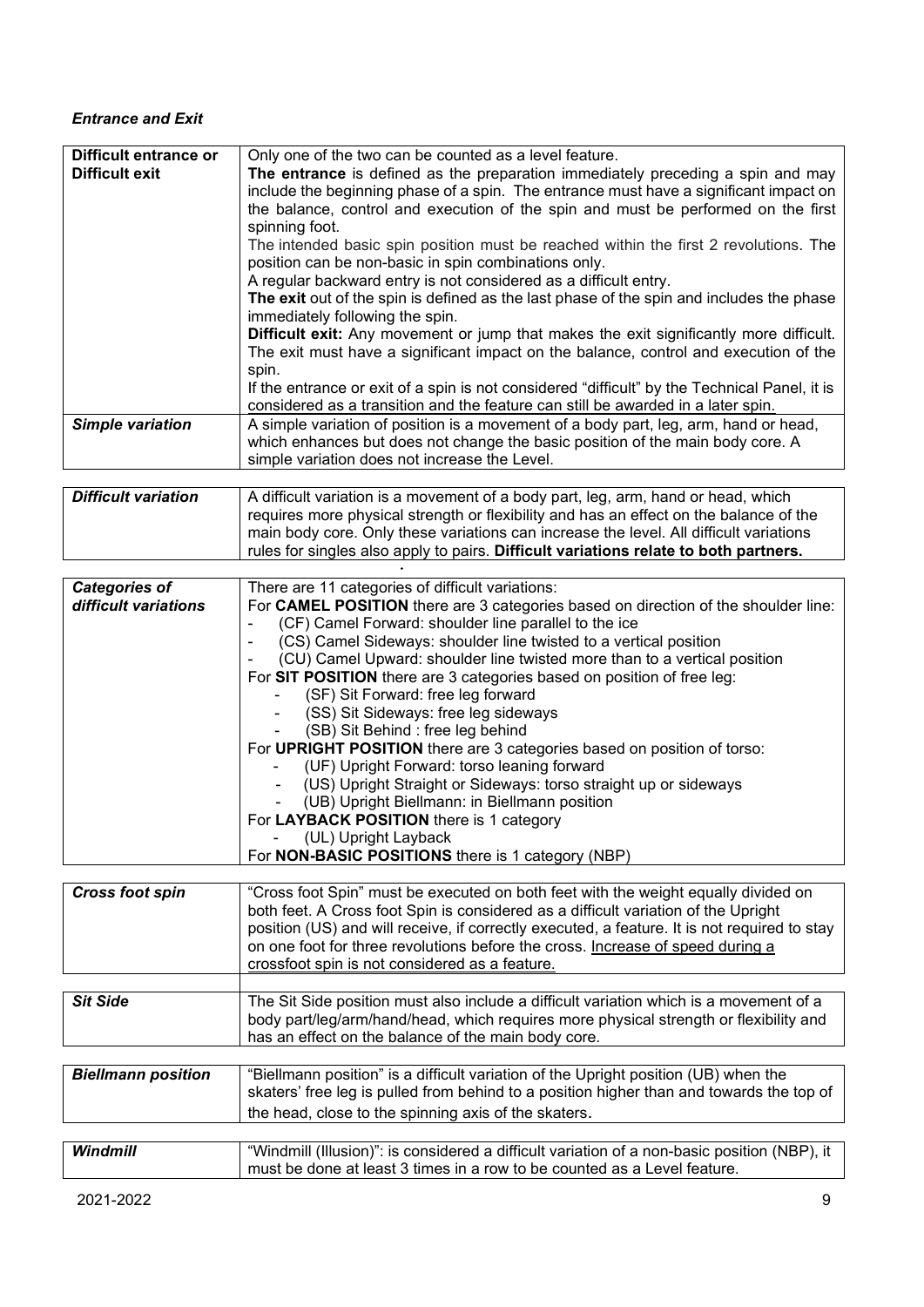| <b>Repetitions</b>          | Any category of difficult spin variation in a basic position and a difficult variation in a  |
|-----------------------------|----------------------------------------------------------------------------------------------|
|                             | non-basic position counts only once (first time it is attempted).                            |
| <b>Features in repeated</b> | Once a difficult spin variation has been attempted and a difficult variation of the same     |
| variations                  | category is executed, the variation cannot be counted, but any additional feature in         |
|                             | this difficult variation can still be counted.                                               |
|                             |                                                                                              |
| What is an attempt?         | A difficult variation is considered as attempted when this variation is clearly visible,     |
|                             | independent of the fact this variation was counted or not.                                   |
|                             |                                                                                              |
| Similar variations in       | If a difficult variation in a non-basic position is quite similar to one of the executed     |
| basic and in non-           | difficult variation in a basic position, the last performed of these two variations will not |
| basic positions             | be counted as a Level feature.                                                               |
|                             |                                                                                              |
| Free leg drops              | If the free leg drops down for a long time while preparing for a difficult camel variation,  |
|                             | the corresponding Level feature is still awarded, but the Judges will apply the GOE          |
|                             | reduction.                                                                                   |
|                             |                                                                                              |
| Too long to reach           | The reduction will also be applied if it takes a long time for the skater(s) to reach the    |
| basic position              | necessary basic position in spins in one position.                                           |
|                             |                                                                                              |
| Jump on the same            | In any spin a clear jump started and landed on the same foot will be counted as a            |
| foot within a Spin          | feature only if the skater reaches the basic position within the first 2 revolutions after   |
|                             | the landing.                                                                                 |
|                             | This jump has no requirements to the air position, but there must be a clear jump.           |
|                             | The jump is considered as a Level feature only when it "requires significant strength".      |
|                             | This jump can be performed even before the required minimum number of revolutions            |
|                             | in a spin in order to be considered as a feature in Short Program.                           |
|                             |                                                                                              |
| <b>Increase of speed</b>    | For camel, sit, layback, Biellmann or difficult variation of upright position (except        |
|                             | crossfoot spin), once the position has been established, a clear increase of speed by        |
|                             | both partners will be considered as a Level feature. Increase of speed counts only in        |
|                             | a basic position or while going within a basic position into its variation. It is not valid  |
|                             | as a feature if the increase of speed happens while going from one basic position to         |
|                             | another basic position.                                                                      |

#### *Edges & directions*

| Clear change of | A clear change of edge can only be counted as a feature in:                                |
|-----------------|--------------------------------------------------------------------------------------------|
| edge            | Sit position from backward inside to forward outside edge                                  |
|                 | Camel position                                                                             |
|                 | Layback position                                                                           |
|                 | <b>Biellmann position</b>                                                                  |
|                 | Difficult variation of Upright position                                                    |
|                 | Any other attempt of a change of edge will be ignored, not blocking the possibility to     |
|                 | credit it elsewhere. Not considered as an attempt of a change of edge is the short phase   |
|                 | following a landing of a fly or a step-in (mostly from flat to edge, or executing a three  |
|                 | turn, etc).                                                                                |
|                 | A clear change of edge can only be counted as a feature, if there are at least 2           |
|                 | continuous revolutions on one edge followed by at least 2 continuous revolutions on        |
|                 | the other edge in the same position (sit, camel, Layback, Biellmann or difficult variation |
|                 | of upright position).                                                                      |
|                 | A change of edge within a normal upright or non-basic position does not count as a         |
|                 | feature.                                                                                   |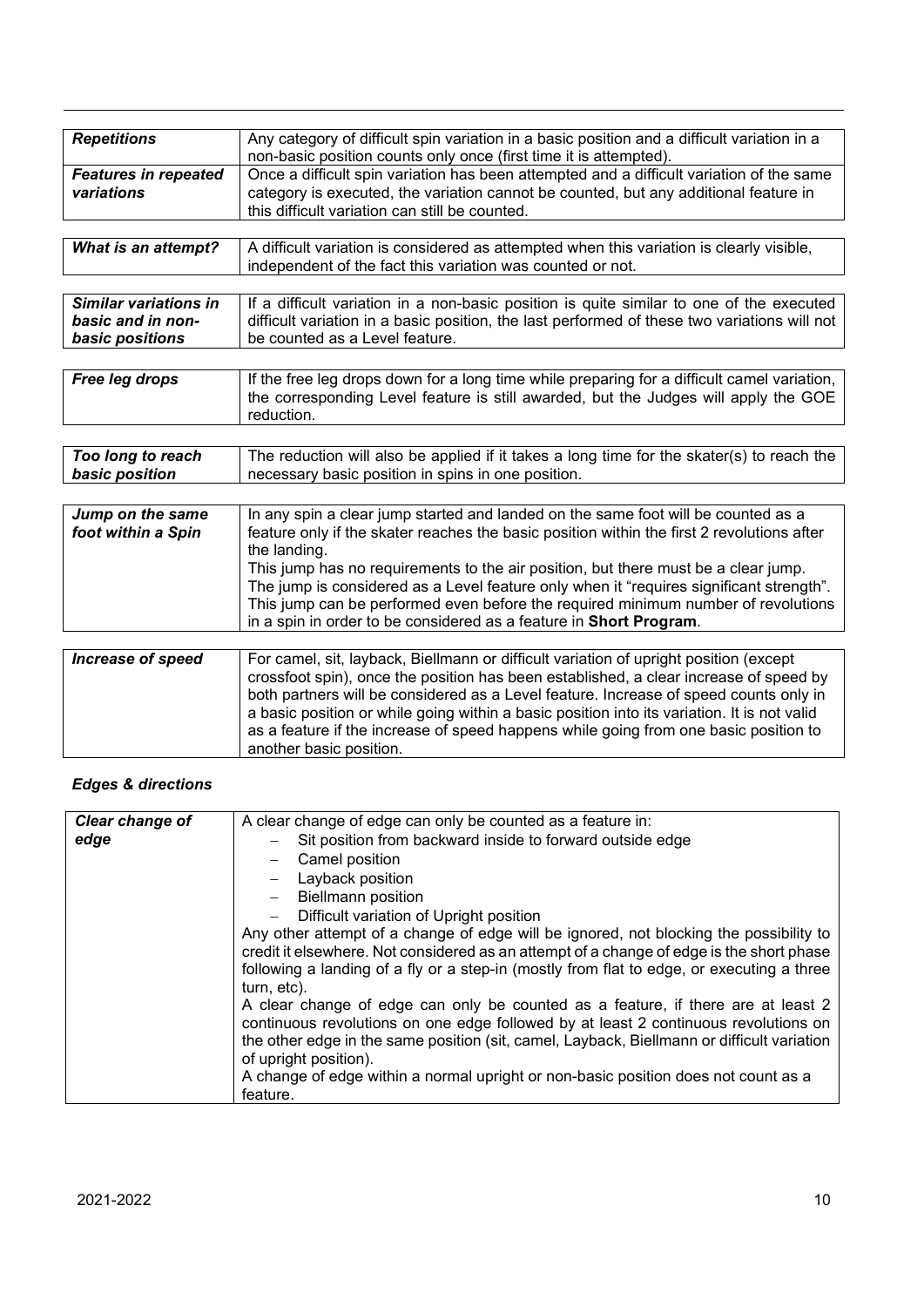| Spinning in both | Spinning in both directions (clockwise & counter clockwise or visa-versa) in sit or camel |
|------------------|-------------------------------------------------------------------------------------------|
| directions       | position or in a combination of the two immediately following each other can be counted   |
|                  | as a feature. A minimum of 3 revolutions in each direction is required. A spin executed   |
|                  | in both directions (clockwise & counter clockwise) is considered as one spin.             |

#### *Number of Revolutions*

| 6 revolutions         | At least 6 revolutions by both partners without changes in position/variation, foot or<br>edge count as a feature only once; if 6 revs are executed on both feet, any one of these<br>executions can be taken by the Technical Panel in favour of the skaters.<br>The 6 revolutions to be counted as a feature must be performed in:<br>camel, layback, difficult variation of any basic or non-basic position. |
|-----------------------|-----------------------------------------------------------------------------------------------------------------------------------------------------------------------------------------------------------------------------------------------------------------------------------------------------------------------------------------------------------------------------------------------------------------|
| <b>Change of foot</b> | To be considered, a change of foot in a spin requires at least three (3) revolutions<br>before and after the change (these revolutions can be in any positions, including non-<br>basic positions). If there are not three (3) revolutions before or after the change, this<br>results in the following:<br>Short Program - the spin is not fulfilling the requirements, no Level & value will be<br>given.     |

| Staying on the | A change of foot in a spin means spinning on each foot. Any spin in which skaters         |
|----------------|-------------------------------------------------------------------------------------------|
| l same foot    | $^{\prime}$ remains spinning on the same foot is not considered as a change of foot spin. |
|                |                                                                                           |

| Simple change of | A simple change of foot, e.g. a step or a small hop does not require significant |
|------------------|----------------------------------------------------------------------------------|
| foot             | strength and skill and does not increase the Level.                              |

| <b>Change of foot</b> | Such change of foot can be counted as a feature only if the skater reaches the basic    |
|-----------------------|-----------------------------------------------------------------------------------------|
| executed by jump      | position within the first 2 revolutions after the landing.                              |
|                       | This jump has no requirements to the air position, but there must be a clear jump.      |
|                       | The jump is considered as a Level feature only when it "requires significant strength". |

| Toe Arabian as | This change of foot is allowed, will be considered as a change of foot executed by |
|----------------|------------------------------------------------------------------------------------|
| change of foot | jump and will count as a feature.                                                  |
|                |                                                                                    |

| Spin with a second      | The second change of foot (if attempted) in a spin with change of foot is not allowed          |
|-------------------------|------------------------------------------------------------------------------------------------|
| change of foot          | in Short Program (wrong element).                                                              |
|                         |                                                                                                |
| <b>Spinning centres</b> | If the spinning centres (before and after the change of foot) are too far apart and the        |
| too far apart           | criteria of "two spins" is fulfilled (there is a curve of exit after the first part and the    |
|                         | curve of entry into the second part), the second part of the spin will not be called and       |
|                         | will not be valid for the Level features. That results in the following:                       |
|                         | <b>Short Program-</b> the spin is not fulfilling the requirements, no Level & value are given; |
|                         | If there is only a curve of exit after the first part or the curve of entry into the second    |
|                         | part, this will result in GOE reduction for "Change of foot poorly executed" (this             |
|                         | reduction does not relate to change of foot together with change of direction).                |

| <b>Number of features</b> | The maximum number of features that a skater can get on one foot is 2.                  |
|---------------------------|-----------------------------------------------------------------------------------------|
| on one foot for spin      | The features for difficult entry will be counted in the quota of the foot before the    |
| combinations with         | change. The features "Change of foot executed by jump"," Spinning in both               |
| change of foot            | directions" and "All 3 basic positions on the second foot" will be counted in the quota |
|                           | of the foot after the change. The feature for a cross foot spin will be counted in the  |
|                           | quota of the foot on which the cross position was started.                              |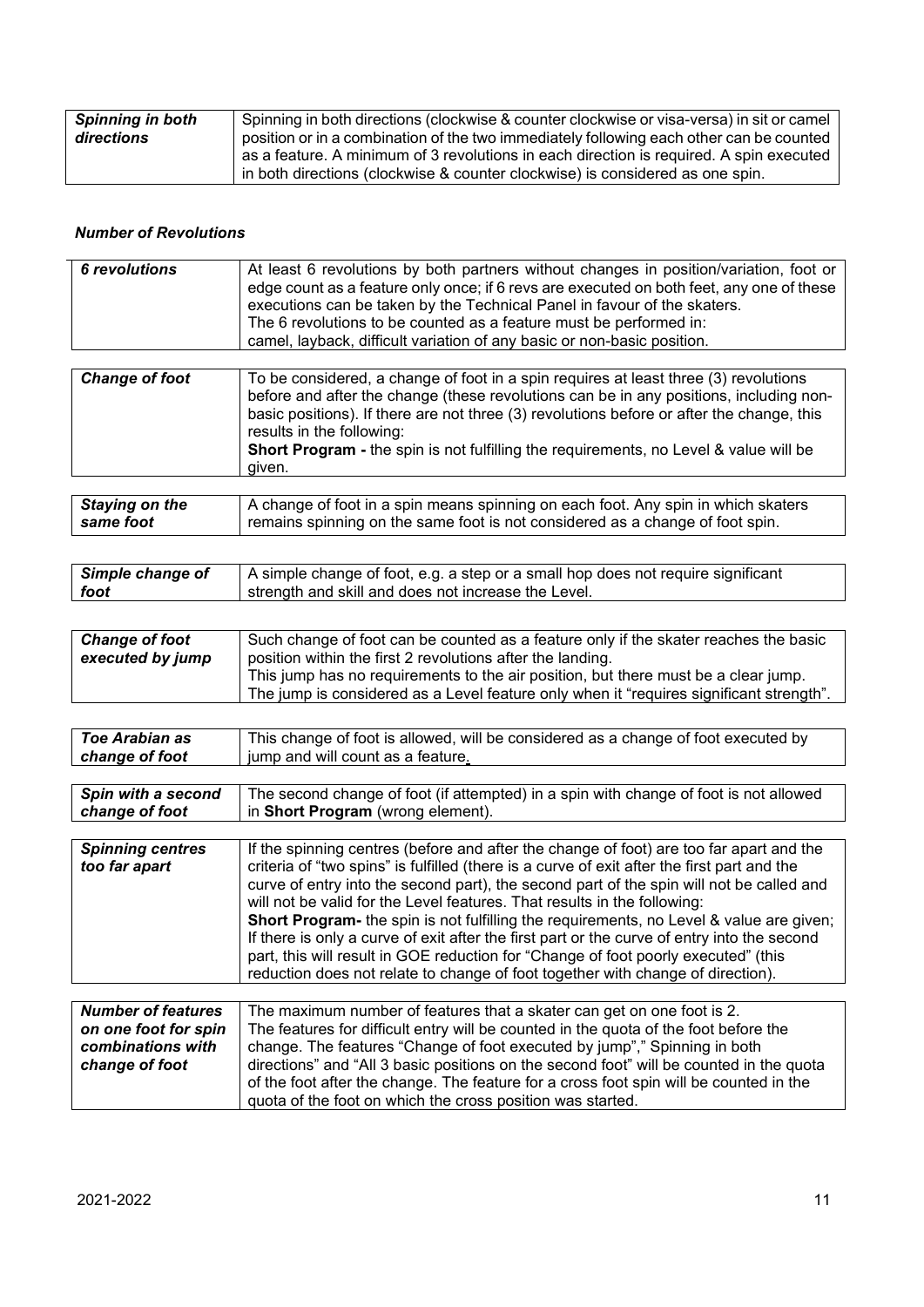## **Pair Spin Combination**

## **Pair Spin (Novice)**

#### **Rules**

| General<br><b>Pair Spin Combination</b> | The pair spin combination must consist of at least one change of foot and<br>one change of position (sit, camel, upright or any variation thereof) of both<br>partners The Pair spin combination must have a minimum of two different<br>basic positions with 2 revolutions in each of these positions by both partners<br>anywhere within the spin. To receive full value, a Spin combination must<br>include all three basic positions by both partners.<br>The pair spin combination should have not less than eight (8) revolutions in<br>total. The lack of revolutions is penalized by the Judges in GOE.<br>A spin combination executed with less than two (2) revolutions in all<br>executed basic positions receives no Level and therefore no value.<br>A spin with less than three (3) rotations is considered as a skating movement<br>and not a spin.<br>The rotation must be continuous and no stop is permitted, except a short<br>stop when changing direction.<br>If one or both skaters fall when entering a spin, a spin or a spinning |
|-----------------------------------------|-----------------------------------------------------------------------------------------------------------------------------------------------------------------------------------------------------------------------------------------------------------------------------------------------------------------------------------------------------------------------------------------------------------------------------------------------------------------------------------------------------------------------------------------------------------------------------------------------------------------------------------------------------------------------------------------------------------------------------------------------------------------------------------------------------------------------------------------------------------------------------------------------------------------------------------------------------------------------------------------------------------------------------------------------------------|
|                                         | movement is allowed immediately after this fall (for filling time purpose) with<br>this spin/ movement not being counted as an element.                                                                                                                                                                                                                                                                                                                                                                                                                                                                                                                                                                                                                                                                                                                                                                                                                                                                                                                   |
| <b>Pair Spin - Novice</b>               | If there is no change of foot or no change of position by both partners the<br>element will be called a pair spin.                                                                                                                                                                                                                                                                                                                                                                                                                                                                                                                                                                                                                                                                                                                                                                                                                                                                                                                                        |
|                                         |                                                                                                                                                                                                                                                                                                                                                                                                                                                                                                                                                                                                                                                                                                                                                                                                                                                                                                                                                                                                                                                           |
| <b>Free Skating</b>                     | A well balanced Free Skating program for Seniors & Juniors must contain<br>one Pair Spin Combination.                                                                                                                                                                                                                                                                                                                                                                                                                                                                                                                                                                                                                                                                                                                                                                                                                                                                                                                                                     |

| There must be at least one change of foot of both partners not necessarily |
|----------------------------------------------------------------------------|
| executed by both partners at the same time. Spin can commence with a fly.  |
|                                                                            |

### **Level features**

- 1) 2 changes of basic positions of both partners
- 2) 3 difficult variations of positions of partners, two of which can be in non-basic position (each variation of each partner counts separately, each partner must have at least one difficult variation)
- 3) Difficult entrance or any flying entrance by one of both partners.
- 4) Difficult exit
- 5) Both directions immediately following each other.
- 6) At least 6 revolutions without any changes in position/variation and foot (camel, sit, difficult upright)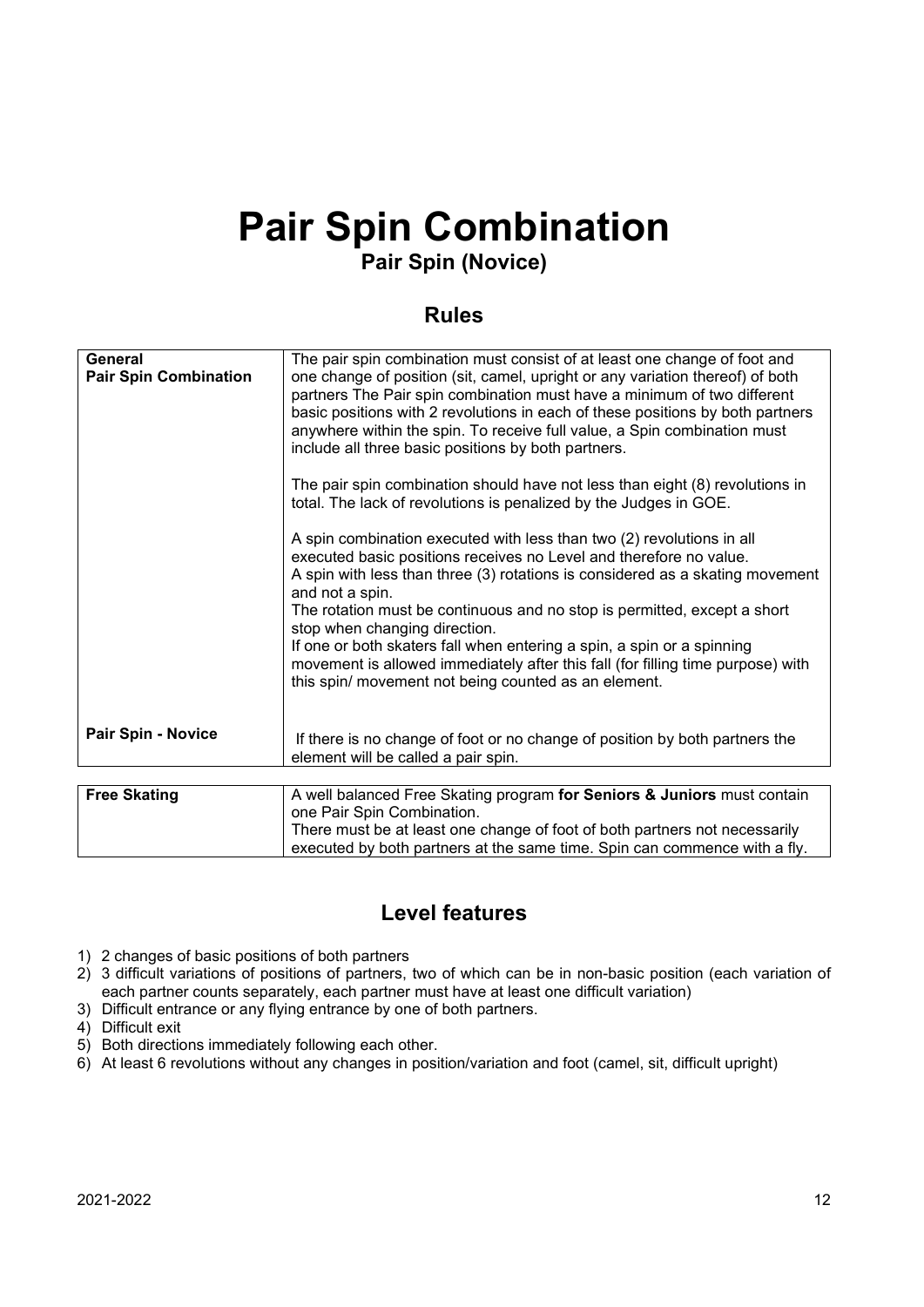| <b>Clarifications</b>                       |                                                                                                                                                                                                                                                                                                                                                                                                                                                                                                                                                                                                                                                                                                                                                                                                                                                                                                                                      |
|---------------------------------------------|--------------------------------------------------------------------------------------------------------------------------------------------------------------------------------------------------------------------------------------------------------------------------------------------------------------------------------------------------------------------------------------------------------------------------------------------------------------------------------------------------------------------------------------------------------------------------------------------------------------------------------------------------------------------------------------------------------------------------------------------------------------------------------------------------------------------------------------------------------------------------------------------------------------------------------------|
| <b>Positions</b>                            | There are 3 basic positions:<br><b>Camel</b> (free leg backwards with the knee higher than the hip level);<br>Sit (the upper part of the skating leg at least parallel to the ice; if in a pair sit<br>spin the Lady's free leg is behind and the Man's free leg is in front, her basic sit<br>position is considered to be achieved, when her skating leg knee is bent 90<br>degrees or more);<br><b>Upright</b> (any position with extended or slightly bent skating leg which is not a<br>camel position) and<br><b>Non-basic</b> positions (all positions that according to the above definitions are<br>not camel, sit or upright).<br>The number of revolutions in non-basic positions is counted in the total number<br>of revolutions; non-basic positions can be considered as difficult variations in<br>accordance with the definition, but going to one of these positions is not<br>considered as a change of position. |
|                                             |                                                                                                                                                                                                                                                                                                                                                                                                                                                                                                                                                                                                                                                                                                                                                                                                                                                                                                                                      |
| Less revolutions in a<br>position/variation | The minimum number of revolutions required in a position/variation is two (2).<br>If one or both skaters perform less than two (2) revolutions in a position/<br>variation, this position or variation will not be counted.                                                                                                                                                                                                                                                                                                                                                                                                                                                                                                                                                                                                                                                                                                          |
|                                             |                                                                                                                                                                                                                                                                                                                                                                                                                                                                                                                                                                                                                                                                                                                                                                                                                                                                                                                                      |

| <b>Change of position</b> | A change of position is counted when it is from one basic position to another        |
|---------------------------|--------------------------------------------------------------------------------------|
|                           | $\vert$ basic position (may go through non-basic position) with a minimum of two (2) |
|                           | rev. of both partners in each of these positions.                                    |
|                           |                                                                                      |

| To be considered, a change of foot in a spin requires at least three (3)<br>revolutions before and after the change (these revolutions can be in any<br>positions, including non-basic positions). If there are not 3 revolutions before or<br>after the change of foot executed by both partners, the PCoSp will be marked with a "V".<br>If there is no attempt of a change of foot by either partner or there are less than 3<br>revolutions on both feet by either partner, the spin will have "No Value". |
|----------------------------------------------------------------------------------------------------------------------------------------------------------------------------------------------------------------------------------------------------------------------------------------------------------------------------------------------------------------------------------------------------------------------------------------------------------------------------------------------------------------|
|                                                                                                                                                                                                                                                                                                                                                                                                                                                                                                                |
|                                                                                                                                                                                                                                                                                                                                                                                                                                                                                                                |

*No change of foot and/or position*  If there is no change of foot or no change of position by one or both partners, the spin will be called a "Pair Spin Combination no Value."

| Number of changes of | The first 2 changes of basic positions of both partners (may be through non- |
|----------------------|------------------------------------------------------------------------------|
| positions            | basic positions) will be counted as one Level feature.                       |
|                      |                                                                              |

| <b>Number of difficult</b>                  | Any difficult variation can be counted if it lasts for at least two (2) revolutions.                                                                                                                         |
|---------------------------------------------|--------------------------------------------------------------------------------------------------------------------------------------------------------------------------------------------------------------|
| variations executed                         | Each variation of each partner is counted separately.                                                                                                                                                        |
|                                             | For one Level feature the spin must contain 3 difficult variations (two can be in a<br>non-basic position). Each partner must have at least one difficult variation.                                         |
| Windmill as difficult<br>variation          | Windmill (illusion) is considered as a difficult variation of a non-basic position<br>(NBP). This must be done at least 3 times in a row by both partners to be<br>counted as a level feature.               |
|                                             |                                                                                                                                                                                                              |
| <b>Definition of spin</b><br>variations     | Related to both partners.                                                                                                                                                                                    |
| <b>Simple Variation</b>                     | A movement of a leg, arm, hand or head which enhances, but does not change<br>the basic position of the main body core.<br>A simple variation does not increase the Level.                                   |
| <b>Difficult variation</b>                  | A movement of a leg, arm, hand or head which requires more physical strength<br>or flexibility and that has an effect on the balance of the main body core.<br>Only these variations can increase the Level. |
| <b>Both partners are in sit</b>             | This position is considered as a difficult variation only when the knees of the                                                                                                                              |
| position with free legs<br>extended forward | skating feet are in a very deep bent position with free legs fully extended.                                                                                                                                 |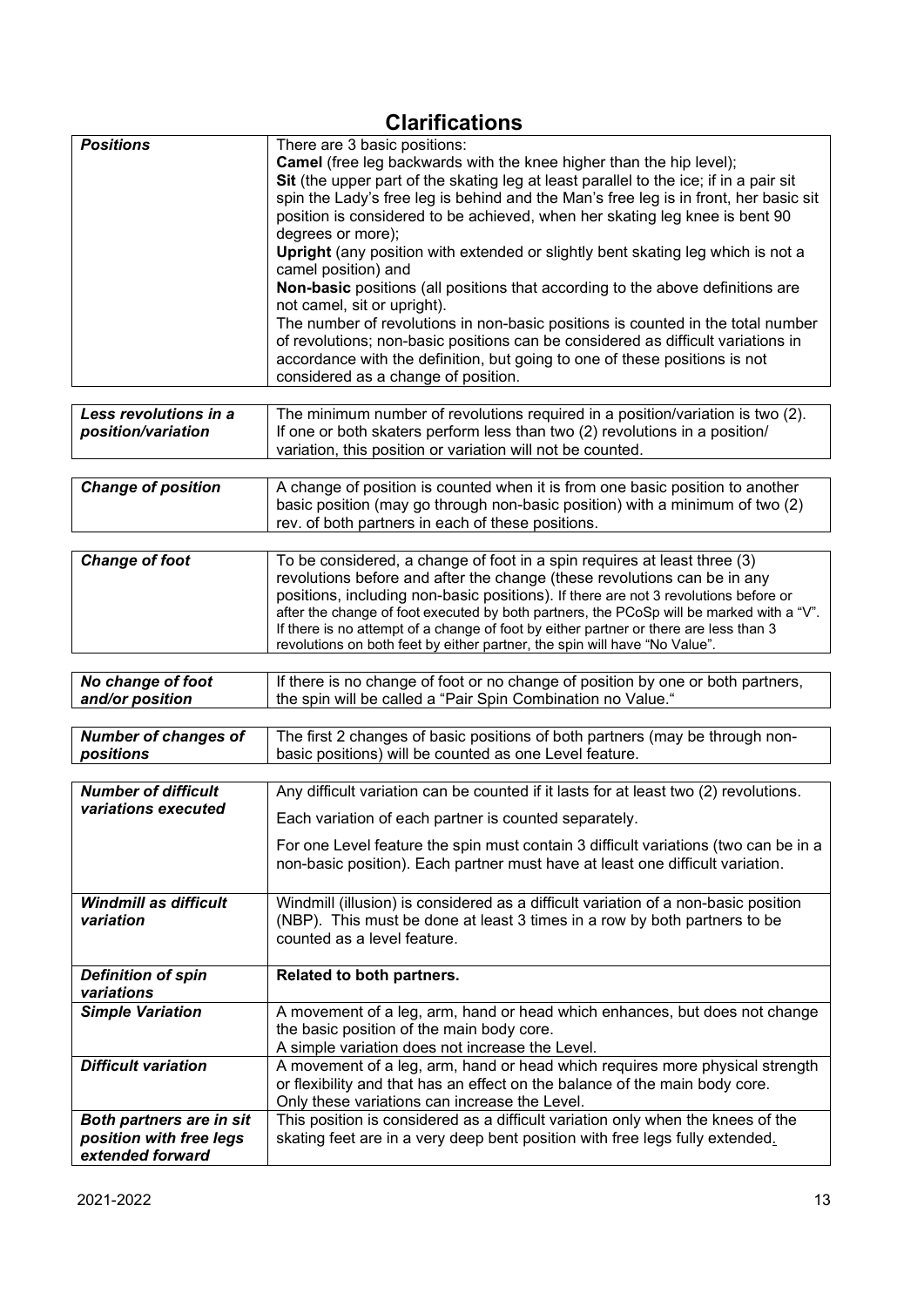| <b>Fly/Jump entrance</b>                                   | Fly/Jump into spin can be executed by one or both partners. One partner can<br>execute fly/jump and other partner can enter the spin in any position doesn't<br>need to be difficult.                                                                                                                                                                                                                                                                                                                                                              |
|------------------------------------------------------------|----------------------------------------------------------------------------------------------------------------------------------------------------------------------------------------------------------------------------------------------------------------------------------------------------------------------------------------------------------------------------------------------------------------------------------------------------------------------------------------------------------------------------------------------------|
| <b>Difficult Entrance</b>                                  | Entrance into a spin is defined as the preparation immediately preceding a spin<br>and may include the beginning phase of a spin. The entrance must have a<br>significant impact on the balance, control and execution of the spin. Must be<br>executed by both partners.                                                                                                                                                                                                                                                                          |
| <b>Entrance from</b><br>backward outside or<br>inside edge | The skaters should skate both backward outside or both backward inside right<br>before they begin rotating and enter the spin without assistance of free leg.<br>There are no three turns or any other turns before skaters start the actual spin.<br>The entrance from backward outside/inside edge requires the first two<br>revolutions of each partner to be done on backward outside edge or the first<br>two revolutions of each partner to be done on backward inside edge. Only such<br>a backward entrance is counted as a Level feature. |

| <b>Difficult Exit</b>               | Exiting in a lift or spinning movement, an innovative move that makes the exit<br>significantly more difficult. The exit must have significant impact on the<br>balance, control and execution of the spin.                                                                                                                                                                                             |
|-------------------------------------|---------------------------------------------------------------------------------------------------------------------------------------------------------------------------------------------------------------------------------------------------------------------------------------------------------------------------------------------------------------------------------------------------------|
| Lady lifted during the<br>pair spin | The lady is allowed to be lifted from the ice during the spin but the man must<br>keep at least one foot on the ice. This is not considered as a feature but allows<br>creativity. The revolutions executed while the lady is being lifted count in the<br>total number of revolutions. The basic position of the lady does not count as a<br>change of basic position while she is lifted off the ice. |

| <b>Spinning in both</b><br>directions | Execution of spins in both directions (clockwise and counter clockwise) that<br>immediately follow each other will be rewarded by counting this as an additional<br>feature in all Levels. A minimum of 3 revolutions in each direction is required. A<br>Spin executed in both directions (clockwise and counter clockwise) as above is |
|---------------------------------------|------------------------------------------------------------------------------------------------------------------------------------------------------------------------------------------------------------------------------------------------------------------------------------------------------------------------------------------|
|                                       | considered as one Spin.                                                                                                                                                                                                                                                                                                                  |

| At least 6 revolutions | This feature can be granted only when there are at least 6 revolutions       |
|------------------------|------------------------------------------------------------------------------|
|                        | (executed simultaneously by both partners) without any changes in camel, sit |
|                        | or difficult upright position or its variation.                              |
|                        |                                                                              |

| <b>Short stop</b> | The rotation must be continuous, and no stop is permitted except a short stop                                                            |
|-------------------|------------------------------------------------------------------------------------------------------------------------------------------|
|                   | when changing direction together with the change of foot. If there is a stop with<br>the toe or blade, that will be the end of the spin. |
|                   |                                                                                                                                          |

| <b>Spin combination with</b> | A spin combination which includes only two basic positions by one or both                 |
|------------------------------|-------------------------------------------------------------------------------------------|
| only two basic               | partners with not less than 2 revolutions will have a lower base value in                 |
| positions                    | comparison with a spin combination with all three basic positions by both                 |
|                              | partners with not less than 2 revolutions. These base values are indicated in the<br>SOV. |

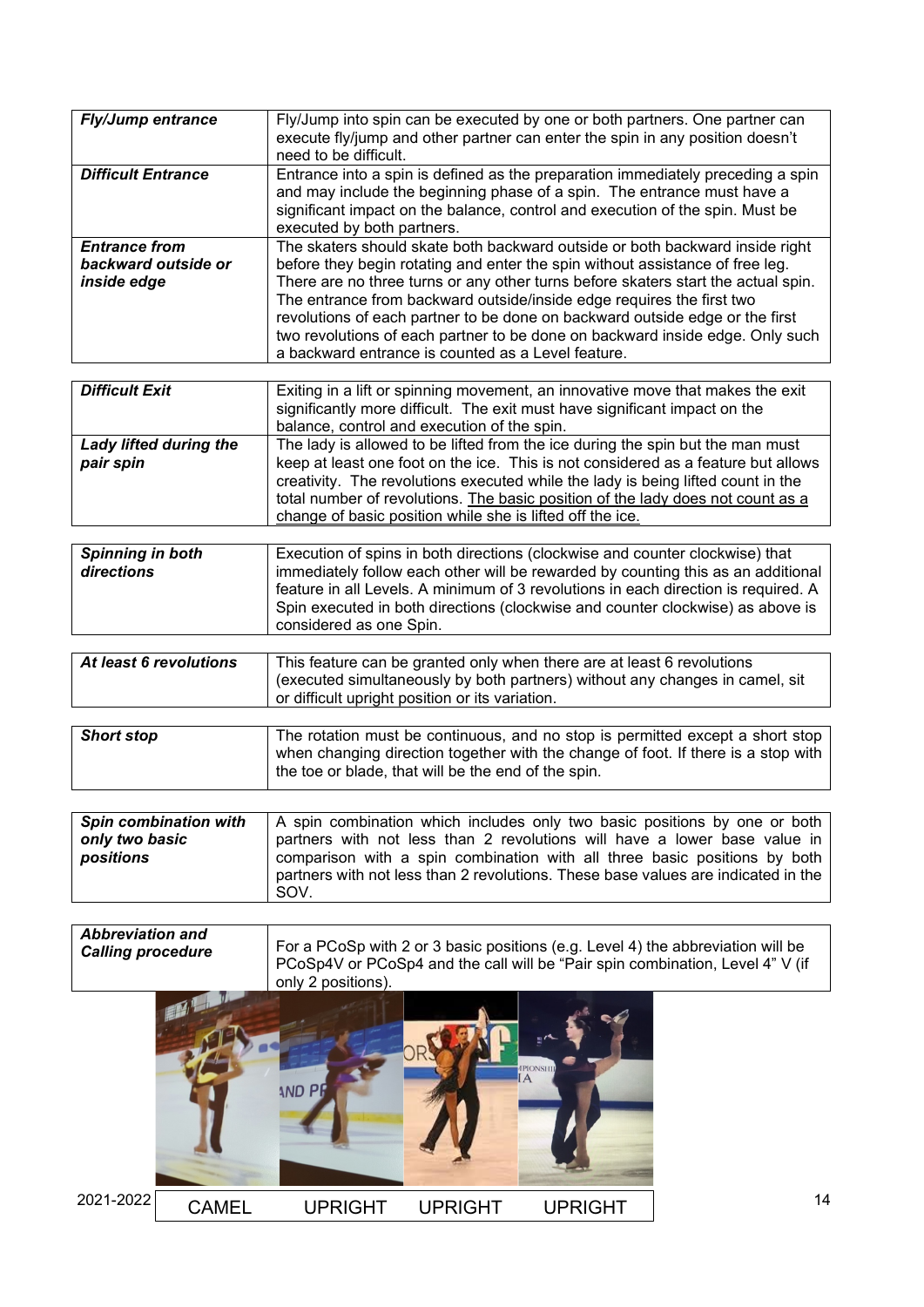## **Jump Elements**

### **Rules**

| <b>Short Program</b> | Short Program for the season 2021-2022 must include one solo jump:<br>- any double or triple for Seniors;<br>- Double Flip or Double Axel for Juniors.                                                                                                                                                                                                                                               |
|----------------------|------------------------------------------------------------------------------------------------------------------------------------------------------------------------------------------------------------------------------------------------------------------------------------------------------------------------------------------------------------------------------------------------------|
| <b>Free Skating</b>  | A well balanced Free Skating program for <b>Seniors &amp; Juniors</b> must contain<br>- maximum of 1 Solo Jump and<br>- maximum of 1 Jump Combination or Sequence.<br>All jumps executed with more than 2 revolutions (double Axel and all triple and quadruple<br>jumps) must be of different nature (different name), however the jump combination or<br>sequence can include two same such jumps. |
| <b>Short Program</b> | Jumps which do not satisfy the requirements (including wrong number of revolutions)                                                                                                                                                                                                                                                                                                                  |

will have no value, but will block a jumping box, if one is empty**.**

#### **Jump Combination**

| <b>Free Skating</b> | In a jump combination the landing foot of a jump is the take-off foot of the next jump. One<br>full revolution on the ice between the jumps (free foot can touch the ice, but no weight<br>transfer) keeps the element in the frame of the definition of a jump combination. |
|---------------------|------------------------------------------------------------------------------------------------------------------------------------------------------------------------------------------------------------------------------------------------------------------------------|
|                     | However (Euler) (landing backwards) when used in between two listed jumps in a<br>combination is considered as a listed jump. When executed separately Euler stays as<br>unlisted jump.                                                                                      |
|                     | 1Eu can only be downgraded by the technical panel. The judges will reflect 1Eu if there is a<br>step over, no clear jump as a GOE reduction.                                                                                                                                 |
|                     | If in the opinion of the TP the intended Waltz jump (Axel) is used only as the preparation<br>to the next jump, this Waltz jump will not be called.                                                                                                                          |
|                     | The TP has the authority not to call a single jump which is more similar to a hop than a<br>jump that is a result of a bad landing of the previous jump. The Judges will reflect the mistake<br>in the GOE.                                                                  |

#### **Jump Sequence**

| <b>AND AND AND AND A</b> |                                                                                         |
|--------------------------|-----------------------------------------------------------------------------------------|
| <b>Free Skating</b>      | A jump sequence consists of 2 (two) jumps of any number of revolutions, beginning with  |
|                          | any jump, immediately followed by an Axel type jump with a direct step from the landing |
|                          | curve of the first jump to the take-off curve of the Axel jump.                         |
|                          |                                                                                         |

| Calling quarter,  | The TP must call the attempted jump even if it is clear that it is landed on the quarter, |
|-------------------|-------------------------------------------------------------------------------------------|
| under-rotated and | under-rotated or downgraded. All these jumps will count as the intended jump in the       |
| downgraded jumps  | application of the Well Balanced Program regulations.                                     |
|                   | The quarter/half mark of landing are the border lines to identify cheated jumps.          |
|                   | The camera angle is important to consider when deciding upon a cheated jump               |
|                   | particularly when the jump is at the opposite end of the rink than the camera.            |
|                   | In all doubtful cases the Technical Panel should act to the benefit of the skater.        |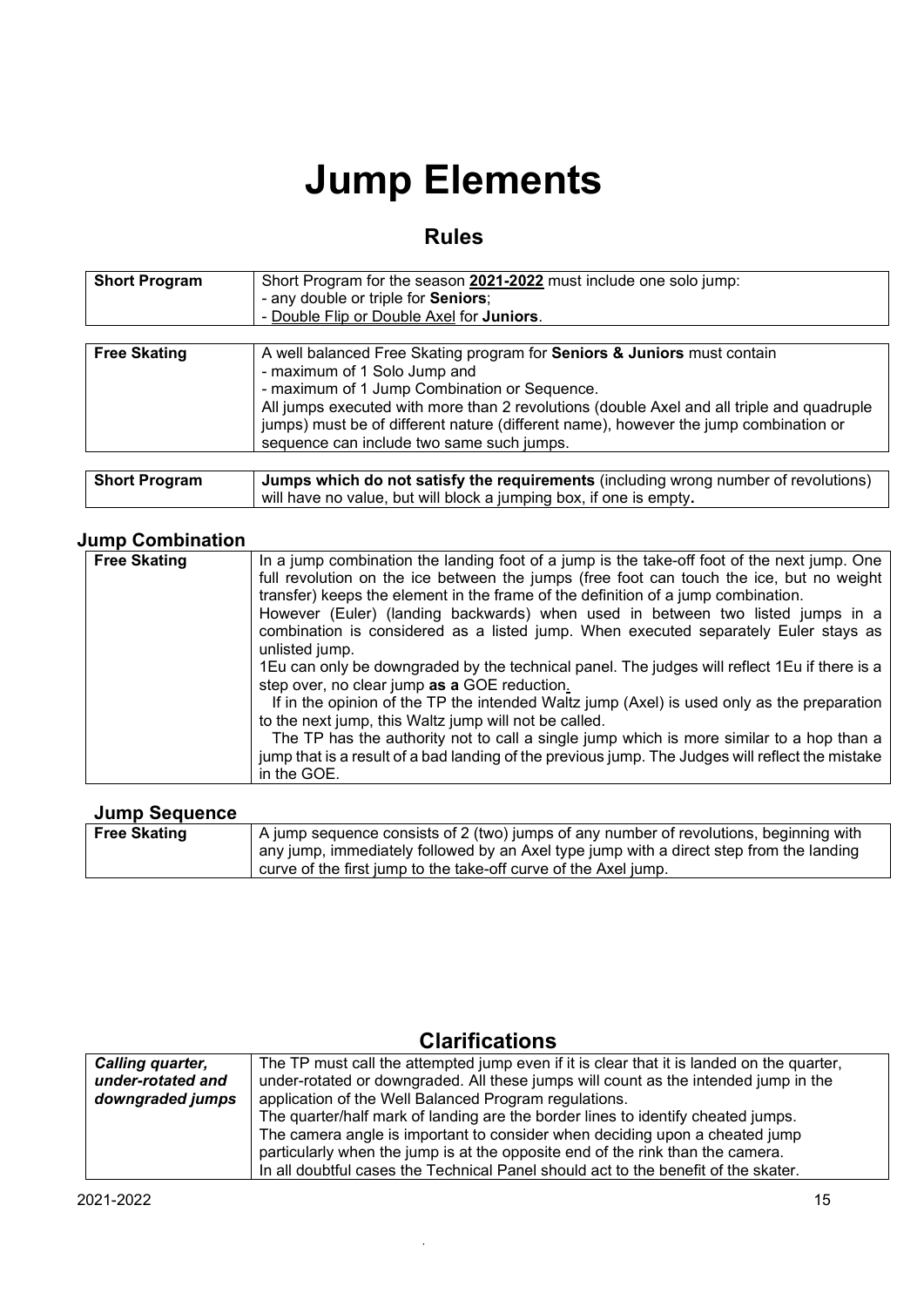| Landed on the | A jump will be considered as "quarter" if it is missing rotation of a $\frac{1}{4}$ . This jump will be |
|---------------|---------------------------------------------------------------------------------------------------------|
| quarter       | indicated by the Technical Panel to the Judges and in the protocols with a "q" symbol after             |
|               | the element code.                                                                                       |
| Under-rotated | A jump will be considered as "Under-rotated" if it has missing rotation of more than a $\frac{1}{4}$ ,  |
| jumps         | but less than $\frac{1}{2}$ revolution.                                                                 |
|               | An under-rotated jump will be indicated by the Technical Panel to the Judges and in the                 |
|               | protocols with a "<" symbol after the element code. Jumps identified as under-rotated will              |
|               | receive reduced base values which are listed in the SOV chart.                                          |

| <b>Downgraded jumps</b>   | A jump will be considered as "Downgraded" if it has "missing rotation of $\frac{1}{2}$ revolutions or<br>more".<br>A downgraded jump will be indicated by the Technical Panel to the Judges and in the                                                                                                                              |
|---------------------------|-------------------------------------------------------------------------------------------------------------------------------------------------------------------------------------------------------------------------------------------------------------------------------------------------------------------------------------|
|                           | protocols with a "<<" symbol after the element code.<br>A jump identified as downgraded will be evaluated using the scale of values (SOV chart)<br>for the element of one rotation less (i.e. a downgraded triple will be evaluated with the<br>scale of values for the corresponding double).                                      |
| <b>Over-rotated jumps</b> | If a jump is over-rotated more than a quarter revolution, it is called as a jump with the<br>higher revolution. For example, 2T with more than a quarter revolution will be called as 3T<br>downgraded (<<) by the technical panel.                                                                                                 |
| <b>Cheated take off</b>   | A clear forward (backward for Axel type jump) take off will be considered as a downgraded<br>jump. The toe loop is the most commonly cheated on take-off jump. The Technical Panel<br>may only watch the replay in regular speed to determine the cheat and downgrade on the<br>take-off (more often in combinations or sequences). |

| <b>Taking off from</b><br>wrong edge<br>(Flip/Lutz)                       | Flip take-off is from a backward inside edge, Lutz take-off is from a backward outside edge.<br>If the take-off edge is not clean correct, the TP indicates the error to the Judges using the<br>signs "e" (edge) and "!" (attention). The TP may watch the replay in slow motion. The TP<br>uses the sign "e" if the take-off edge is definitely wrong. The Base values of the jumps with<br>the sign "e" are listed in the SOV chart. The TP uses the sign "!" if the take-off edge is not<br>clear. In this case the Base value is not reduced. Both mistakes are reflected in the GOE of<br>the Judges. |
|---------------------------------------------------------------------------|-------------------------------------------------------------------------------------------------------------------------------------------------------------------------------------------------------------------------------------------------------------------------------------------------------------------------------------------------------------------------------------------------------------------------------------------------------------------------------------------------------------------------------------------------------------------------------------------------------------|
| <b>Under-rotated</b><br>jumps taken off<br>from wrong edge<br>(Flip/Lutz) | If both signs "e" and "<" are applied for the same jump, the Base value is indicated in the<br>SOV chart.                                                                                                                                                                                                                                                                                                                                                                                                                                                                                                   |
| <b>Donnad listed</b>                                                      | The attempt will count as one jump element. However, a small hop or jump with up to one.                                                                                                                                                                                                                                                                                                                                                                                                                                                                                                                    |

| <b>Popped listed</b><br>jumps | The attempt will count as one jump element. However, a small hop or jump with up to one-<br>half revolution performed as a kind of "decoration" is not to be considered as a jump and<br>will be marked within the component "Transitions".                                                          |
|-------------------------------|------------------------------------------------------------------------------------------------------------------------------------------------------------------------------------------------------------------------------------------------------------------------------------------------------|
|                               |                                                                                                                                                                                                                                                                                                      |
| <b>Non-listed jumps</b>       | Jumps that are not listed in the SOV (e.g. walley, split jump, Inside Axel with any number<br>of revolutions taking off from the forward inside edge etc.) will not count as a jump<br>element, but might be used as a special entrance to the jump to be considered in the mark<br>for Transitions. |

| .                                                              |
|----------------------------------------------------------------|
| A Toe Walley, however, will be called and count as a Toe loop. |

| <b>Attempted Jump</b> | What is an attempt? In principle, a clear preparation for a take-off for a jump, stepping to<br>the entry edge or placing the toe pick into the ice and leaving the ice with or without a turn<br>is considered an attempt of a jump, receives no value and blocks a box.<br>In some cases, which need to be decided by the Technical Panel, the preparation for the<br>take off without leaving the ice might be also called an attempt, e.g. a loop-jump take off<br>when the skater falls before leaving the ice, or a skater steps onto the forward take off<br>edge of an Axel and pulls back the free leg and arms, starts the forward movement to<br>jump into the air with the free leg and arms passing through forward, but at the last |
|-----------------------|---------------------------------------------------------------------------------------------------------------------------------------------------------------------------------------------------------------------------------------------------------------------------------------------------------------------------------------------------------------------------------------------------------------------------------------------------------------------------------------------------------------------------------------------------------------------------------------------------------------------------------------------------------------------------------------------------------------------------------------------------|
|                       | moment does not leave the ice, etc.                                                                                                                                                                                                                                                                                                                                                                                                                                                                                                                                                                                                                                                                                                               |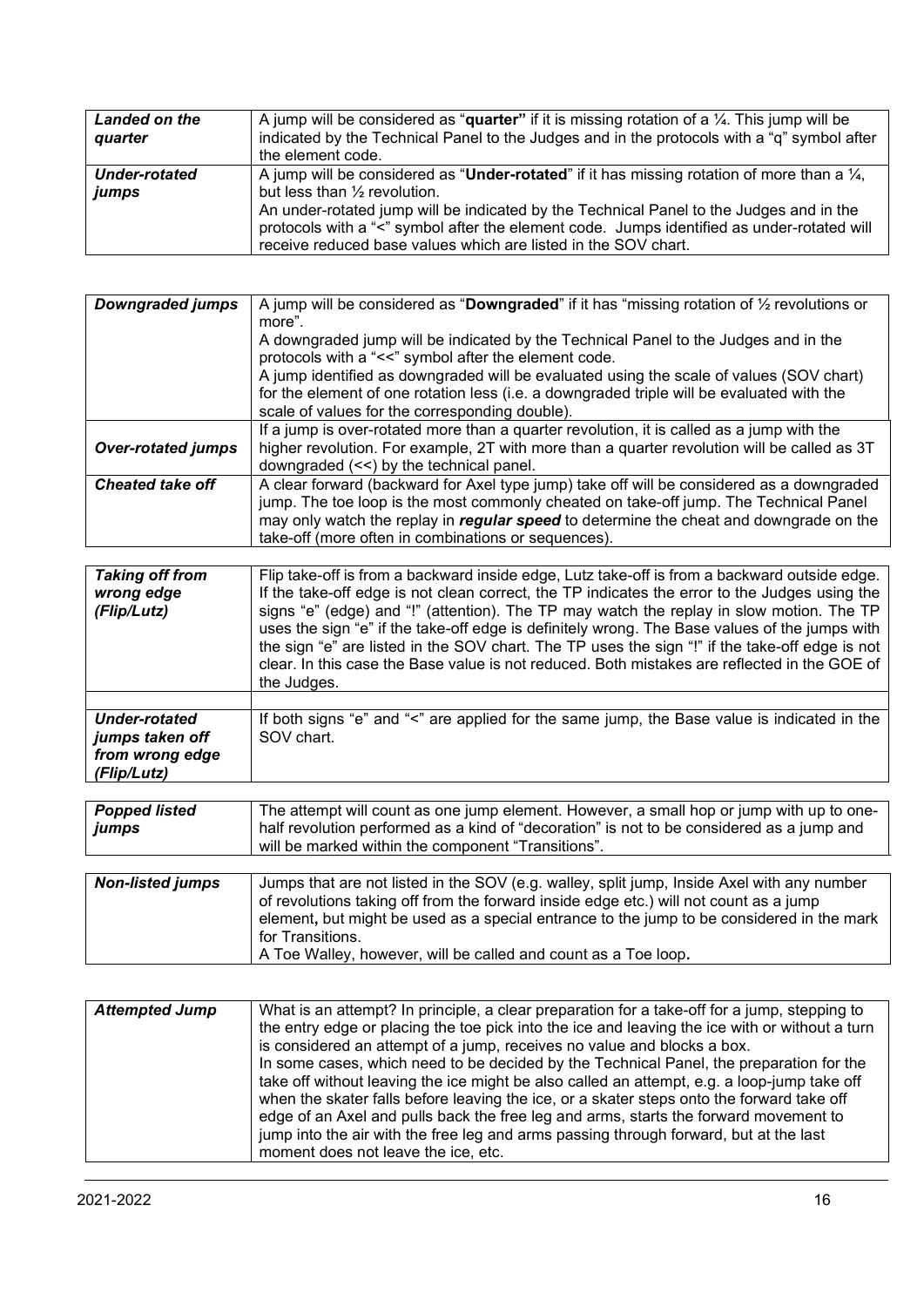| <b>Unequal number of</b><br>revolutions | In case of unequal number of revolutions of partners in a jump performed as a solo jump<br>or part of a combo or a sequence, this jump will be called as a jump with lesser amount of<br>revolutions executed by the partners. The Judges will reflect the mistake in their GOE.                            |
|-----------------------------------------|-------------------------------------------------------------------------------------------------------------------------------------------------------------------------------------------------------------------------------------------------------------------------------------------------------------|
| <b>Different Jumps</b><br>performed     | If the partners <b>definitely</b> perform different types of jumps, the result is no Value. The<br>name of the jump will be "jump with a lesser value" without any signs. Only this jump will<br>be blocked from repetition. Example: 3T by one partner, 3S by the other partner will result<br>in $3T^*$ . |
|                                         |                                                                                                                                                                                                                                                                                                             |
| Spin and jump back<br>to back           | If skaters perform a spin, immediately followed by a jump or vice versa, the two elements<br>are called separately with credit given to difficult take off/entry (GOE). A listed jump that is<br>called and executed immediately after a spin is not considered as difficult exit of a spin.                |

### *Short Program*

|          | <b>Element other than</b>   If a Junior Pair performs a different solo jump than required, the element will receive no |
|----------|------------------------------------------------------------------------------------------------------------------------|
| required | value, but will block the jumping box.                                                                                 |

## *Free Skating*

| <b>Repeated jump</b>                           | A repeated jump with more than 2 revolutions of the same name and number of<br>revolutions will occupy a jumping box but will be given no value. However, within the jump<br>combination or jump sequence the two jumps may be the same.<br>If any jump of a combination/sequence is not according to the requirements, only the jump<br>not according with the requirements will be deleted and not the entire<br>combination/sequence. Jumps are considered in the order of their execution.                                                   |
|------------------------------------------------|--------------------------------------------------------------------------------------------------------------------------------------------------------------------------------------------------------------------------------------------------------------------------------------------------------------------------------------------------------------------------------------------------------------------------------------------------------------------------------------------------------------------------------------------------|
| <b>Second jump</b><br>combination/<br>sequence | If a second jump combination/sequence is executed, only the jump not according with the<br>requirements will be deleted and not the entire combination.                                                                                                                                                                                                                                                                                                                                                                                          |
|                                                |                                                                                                                                                                                                                                                                                                                                                                                                                                                                                                                                                  |
| Two solo jumps                                 | If both partners execute two (2) solo jumps during the program, the second jump will be<br>marked with the sign "+REP" and will receive 70% Base Value with result rounded to two<br>decimal places.                                                                                                                                                                                                                                                                                                                                             |
|                                                |                                                                                                                                                                                                                                                                                                                                                                                                                                                                                                                                                  |
| <b>Fall or step out after</b><br>first jump    | If one or both skaters fall/step out of the first jump and immediately after that execute<br>another jump, this continuation will be ignored by the Technical Panel.<br>The element will be identified as follows:<br>If both skaters fall/step out, only the executed solo jump will be called.<br>If one skater falls/steps out and the other executes a Jump Sequence, the call should be<br>"First Jump + Sequence".<br>If one skater falls/steps out and the other executes a Jump Combination, the call should<br>be "First Jump + Combo". |

| <b>Touch down with</b><br>free foot without<br>weight transfer | The element remains a Jump Combination even when there are 2 three turns (or no three<br>turns) between the jumps with a slight touch down (without weight transfer by both<br>partners). In case of more than 1 full revolution on the ice the call will be the jumps<br>performed prior to this revolution + combo/sequence the same way as above. |
|----------------------------------------------------------------|------------------------------------------------------------------------------------------------------------------------------------------------------------------------------------------------------------------------------------------------------------------------------------------------------------------------------------------------------|
| <b>Touch down with</b><br>free foot with<br>weight transfer    | Touch down with free foot (with weight transfer) after the first jump and 2 three turns or<br>no turns between the jumps. The element will be called by the Technical Panel as follows:<br>"First jump + Combo/Sequence" depending on the other partner's execution (in other<br>cases).                                                             |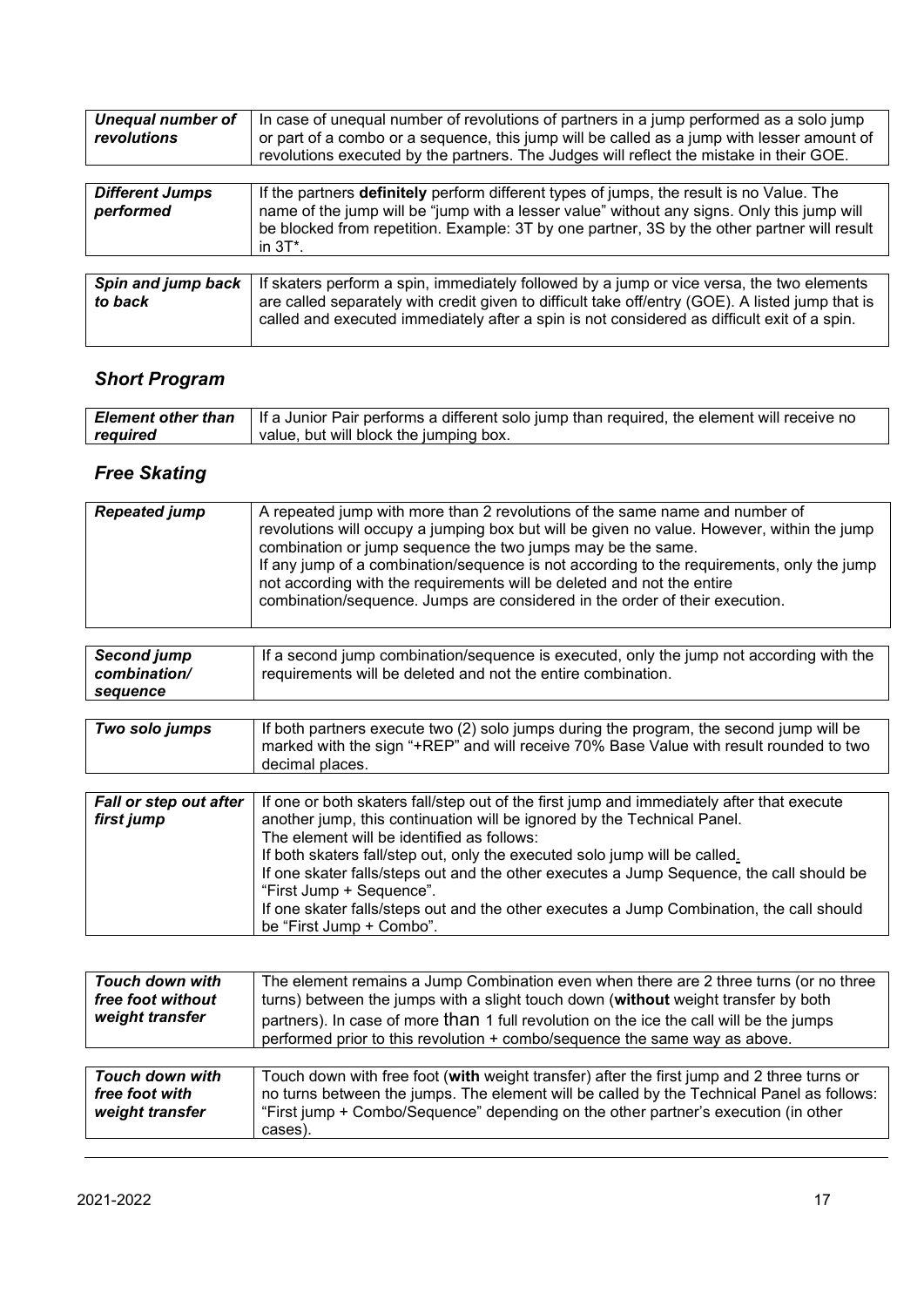| <b>Jump Combination:</b> | If the first/second jump by one or both partners of a two-jump combination fails to succeed   |
|--------------------------|-----------------------------------------------------------------------------------------------|
| first/second jump is     | and turns out into a "non-listed jump", but the other jump is a listed jump, the unit will be |
| a "non-listed" jump      | considered as a jump combo with only the listed jump receiving value.                         |
|                          |                                                                                               |
| One partner with         | If one partner performs a jump combination, but the other partner a jump sequence, the        |
| combo, the other         | jump sequence will be called.                                                                 |
| one with sequence        |                                                                                               |

## **Throw Jumps Rules**

| <b>RUIES</b>         |                                                                                                                                                                                            |
|----------------------|--------------------------------------------------------------------------------------------------------------------------------------------------------------------------------------------|
| General              | Throw jumps are partner assisted jumps in which the Lady is thrown into the air<br>by the Man on the take-off and lands without assistance from her partner on a<br>backward outside edge. |
|                      |                                                                                                                                                                                            |
| <b>Short Program</b> | Short Program for the season 2021-2022 must include one throw jump:                                                                                                                        |

|                      | - Any double or triple for <b>Seniors</b><br>- Double or triple Salchow for Juniors                                                                                         |
|----------------------|-----------------------------------------------------------------------------------------------------------------------------------------------------------------------------|
|                      |                                                                                                                                                                             |
| <b>Short Program</b> | Throw jumps which do not satisfy the requirements (including wrong number<br>of revolutions) will receive No value and will block the corresponding box if one is<br>empty. |
|                      |                                                                                                                                                                             |
| <b>Free Skating</b>  | A well balanced Free Skating program must contain maximum of 2 different Throw<br>Jumps (different name and/or different number of revolutions).                            |

| Calling quarter,     | The TP must call the attempted jump even if it is clear that it is landed on the                         |
|----------------------|----------------------------------------------------------------------------------------------------------|
| under-rotated and    | quarter, under-rotated or downgraded. All these jumps will count as the intended                         |
| downgraded jumps     | jump in the application of the Well Balanced Program regulations.                                        |
|                      | The quarter/half mark of landing are the border lines to identify cheated jumps.                         |
|                      | The camera angle is important to consider when deciding upon a cheated jump                              |
|                      | particularly when the jump is at the opposite end of the rink than the camera.                           |
|                      | In all doubtful cases the Technical Panel should act to the benefit of the skater.                       |
| Landed on the        | A jump will be considered as " <b>quarter</b> " if it is missing rotation of a $\frac{1}{4}$ . This jump |
| quarter              | will be indicated by the Technical Panel to the Judges and in the protocols with a                       |
|                      | "q" symbol after the element code.                                                                       |
| <b>Under-rotated</b> | A throw jump will be considered as "Under-rotated" if it has missing rotation of                         |
| throw jumps          | more than a $\frac{1}{4}$ revolution, but less than $\frac{1}{2}$ revolution.                            |
|                      | An under-rotated throw jump will be indicated by the Technical Panel to the                              |
|                      | Judges and in the protocols with a "<" symbol after the element code.                                    |
|                      | Throw Jumps identified as under-rotated will receive reduced base values which                           |
|                      | are listed in the SOV chart.                                                                             |
|                      |                                                                                                          |
| Downarodod throw     | A throw jump will be considered as "Downaraded" if it has "missing retation of 1/                        |

| <b>Downgraded throw</b> | A throw jump will be considered as "Downgraded" if it has "missing rotation of $\frac{1}{2}$ |
|-------------------------|----------------------------------------------------------------------------------------------|
| jumps                   | revolutions or more.                                                                         |
|                         | A downgraded throw jump will be indicated by the Technical Panel to the Judges               |
|                         | and in the protocols with a "<<" symbol after the element code.                              |
|                         | A throw jump identified as downgraded will be evaluated using the scale of                   |
|                         | values (SOV chart) for the element of one rotation less (i.e., a downgraded triple           |
|                         | will be evaluated with the scale of values for the corresponding double).                    |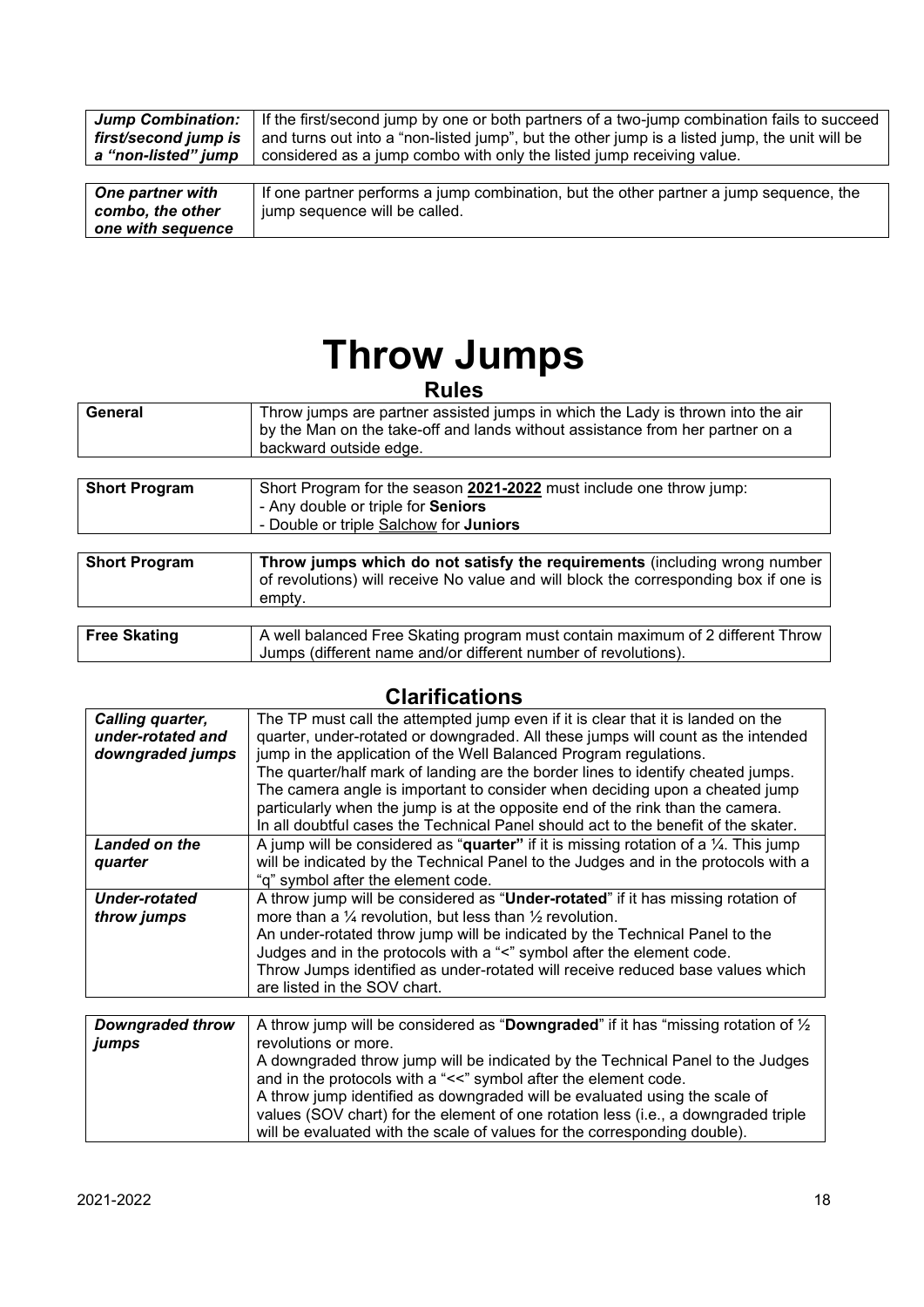|       | If a throw jump is over-rotated more than a quarter revolution, it is called as a                                                |
|-------|----------------------------------------------------------------------------------------------------------------------------------|
|       | <b>Over-rotated throw</b>   jump with the higher revolution. For example, 2TTh with more than a quarter                          |
| jumps | revolution will be called as $3TTh$ downgraded $\left\langle \langle \langle \rangle \rangle \right\rangle$ the technical panel. |

| <b>Repetition</b><br>(Free Skating)    | A repeated throw jump of the same number of revolutions and name (Junior or<br>Senior), will occupy a throw box, but will be given no value, no GOE.                                                                                                                                                                             |
|----------------------------------------|----------------------------------------------------------------------------------------------------------------------------------------------------------------------------------------------------------------------------------------------------------------------------------------------------------------------------------|
|                                        |                                                                                                                                                                                                                                                                                                                                  |
| <b>Flip/Lutz Throw</b><br><b>Jumps</b> | These two throw jumps are considered as the same for the purpose of a Well<br>Balanced Free Skating program; these throws have the same Base value and<br>the same GOE additions and reductions. If these two throws with the same<br>number of revolutions are performed in a FS program, the second one will have<br>no value. |

## **Lifts**

## **Rules**

| General | Pair lifts are classified as follows:<br>Group One - Armpit Hold position (See below variations of hold positions allowed)<br>Group Two - Waist Hold position                                                                                                                             |
|---------|-------------------------------------------------------------------------------------------------------------------------------------------------------------------------------------------------------------------------------------------------------------------------------------------|
|         | Group One and Group Two lifts without full arm extension can be done by<br>Junior and Senior teams as part of their choreography. These lifts will not be<br>called.                                                                                                                      |
|         | Group Three - Hand to Hip or upper part of the leg including buttocks<br>(above the knee) position<br>Group Four - Hand to Hand position (Press Lift type)<br>Group Five - Hand to Hand position (Lasso Lift type)<br>In any Group one hand hold may increase the difficulty of the lift. |
|         | In Groups 3–5 full extension of the lifting arm(s) is mandatory.                                                                                                                                                                                                                          |
|         | Minimum of one (1) revolution of the Man.<br>Partners may give each other assistance only through hand-to-hand, hand-<br>to-arm, hand-to-body and hand to upper part of the leg (above the knee)<br>grips.<br>Changes of hold or of the Lady's position during the lift are permitted.    |
|         |                                                                                                                                                                                                                                                                                           |

| <b>Short Program</b> | The Short Program of the season 2021-2022 must include:                           |
|----------------------|-----------------------------------------------------------------------------------|
|                      | - Any Hand to Hand lift take off (Group Four) for Juniors and Seniors.            |
|                      | Only the prescribed overhead lift take-off is permitted.                          |
|                      | The Lift in the Short Program can include a carry. If a carry is included it will |
|                      | not receive a level feature.                                                      |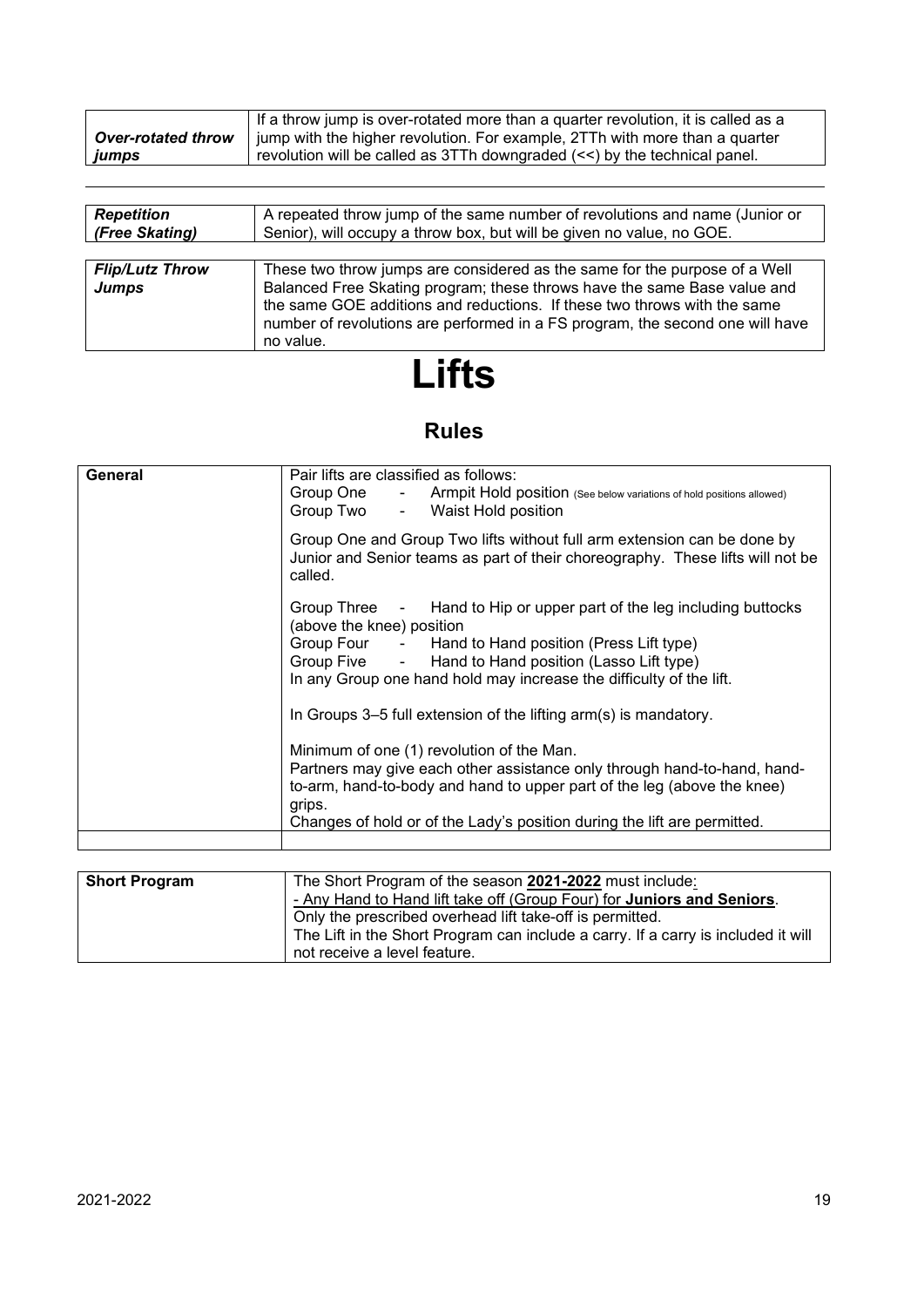| <b>Free Skating</b> | A well balanced Free Skating program contains:<br>- maximum number of lifts allowed in the <b>Senior</b> Free Skating is 3, not all from<br>the same Group. Must have different abbreviation.<br>- maximum number of lifts allowed in the Junior Free Skating is 2, not all from                                                                                                                                                                                                                                                  |
|---------------------|-----------------------------------------------------------------------------------------------------------------------------------------------------------------------------------------------------------------------------------------------------------------------------------------------------------------------------------------------------------------------------------------------------------------------------------------------------------------------------------------------------------------------------------|
|                     | the same Group.                                                                                                                                                                                                                                                                                                                                                                                                                                                                                                                   |
|                     | <b>Carry Lifts:</b>                                                                                                                                                                                                                                                                                                                                                                                                                                                                                                               |
|                     | Lifts that are just "Carries" consist of the simple carrying of a partner<br>without rotation, only half a revolution of the Man is allowed on the take-off<br>and/or exit. All holds in "Carry" lifts are unrestricted. The carrying of one<br>partner by the other on the back, shoulders or knees is allowed in these<br>lifts. Carry lifts shall not be counted in the number of overhead lifts. These<br>lifts will be considered in the component "Transitions". They do not have a<br>value and are not limited in number. |

### **Level features**

- 1) Senior: Difficult variation of the take-off and difficult landing variety Junior: Simple variation of the take-off and simple landing variety
- 2) 1 change of hold and/or lady's position (1 rev. of the man before and after the change, counts twice if repeated)
- 3) Difficult variation of the lady (one full revolution)
- 4) Difficult (simple for juniors) carry,<br>5) Seniors: Difficult one-hand-hold o
- 5) Seniors: Difficult one-hand-hold of the man (2 full revolutions in total not counting parts shorter than 1 rev.)

Juniors: one-hand-hold of the man (2 full revolutions in total not counting parts shorter than 1 rev.)

- 6) Additional revolutions of the man with one-hand-hold after 2 revolutions in 5) (only in FS and only in one lift)
- 7) Change of rotational direction by the man (one revolution before and after the change, counts only once per program)

**Features 1), 2), 3) and 5) must be significantly different from lift to lift and if similar, will only count first time attempted.**

**All the features can be counted only if executed in the first 3.5 revs. For both take-off and landing feature there is an additional allowance of ½ rev. The additional ½ rev on take-off and landing (total 1 rev) allows the take-off/landing feature to be considered at any point up to 4.5 revs.**

| Clarifications                |                                                                                                                                                                                                                                  |
|-------------------------------|----------------------------------------------------------------------------------------------------------------------------------------------------------------------------------------------------------------------------------|
| <b>Basic holds, positions</b> | <b>Holds – Hand-to-Armpit, Hand-to-Waist, Hand-to-Hip or</b><br>upper part of the leg including buttocks (higher than the<br>knee), Hand-to-Hand/Arm.                                                                            |
|                               | <b>Positions –</b> Upright (Lady's upper body vertical), Star<br>(Lady's position sideways with upper body parallel to the<br>ice) and Platter (Lady's position flat, facing up or down<br>with upper body parallel to the ice). |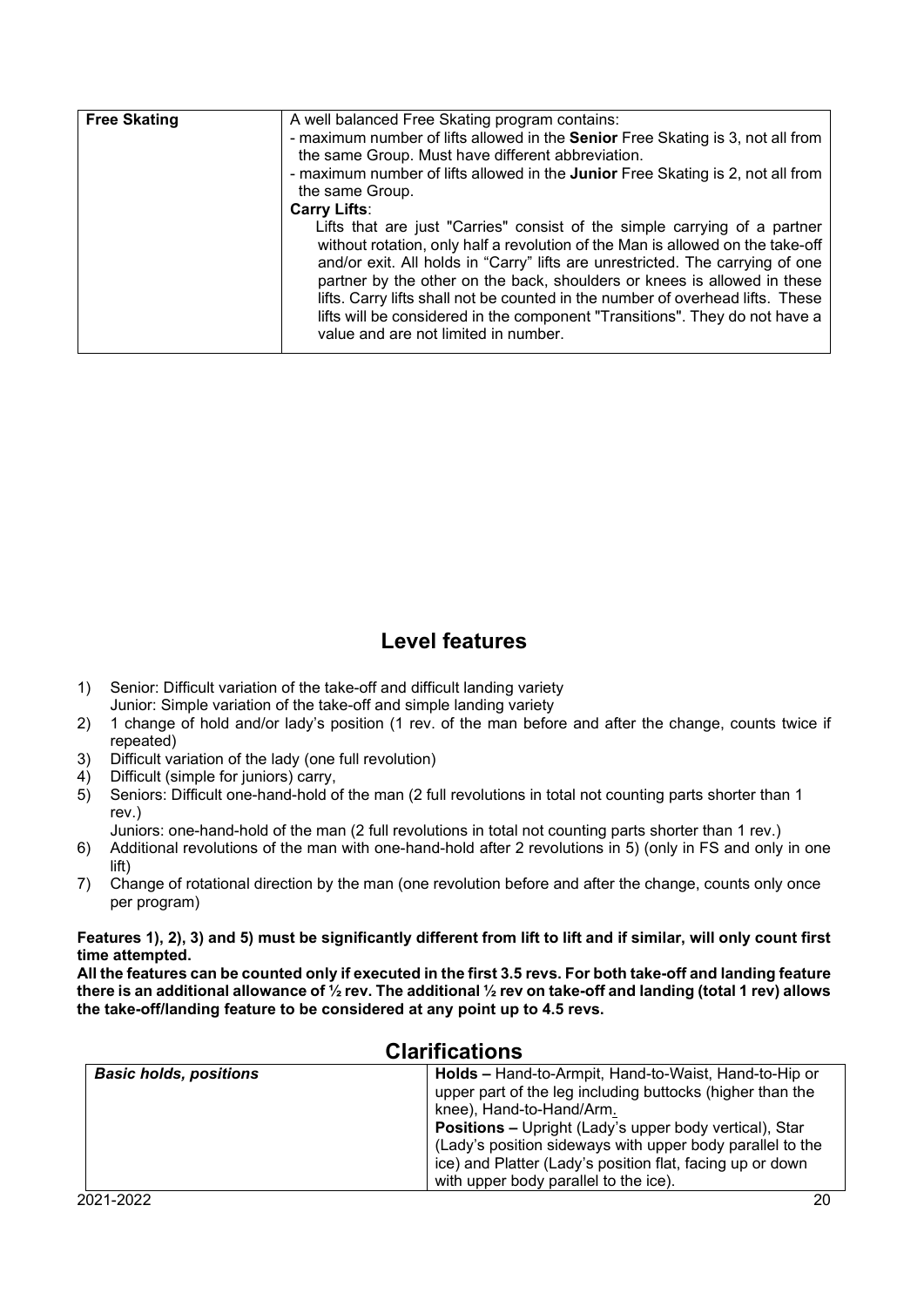|                                      | If in a Lift the Lady's position is changed from Upright<br>(head up) to Upright (head down) or from Platter to<br>Platter, Star to Star with half a rotation of the lady in any<br>direction this also is considered as a change of position. |
|--------------------------------------|------------------------------------------------------------------------------------------------------------------------------------------------------------------------------------------------------------------------------------------------|
|                                      |                                                                                                                                                                                                                                                |
| <b>Take off</b>                      | <b>Simple - Includes but not limited to change of hand hold</b>                                                                                                                                                                                |
|                                      | on ascent of lift;                                                                                                                                                                                                                             |
|                                      | <b>Difficult - Includes but is not limited to: somersault take</b>                                                                                                                                                                             |
|                                      | off, dance lift going immediately into a Pair Lift take off                                                                                                                                                                                    |
|                                      | without the lady touching the ice between the two lifts, one<br>hand take off, spread-eagle, Ina-Bauer, spirals by one or                                                                                                                      |
|                                      | both partners as the entry curve. Inside Axel take-off in 5ALi                                                                                                                                                                                 |
|                                      | and 5SLi is considered as a difficult variation of the take-off                                                                                                                                                                                |
|                                      | (feature only awarded if take-off is from a forward inside                                                                                                                                                                                     |
|                                      | edge).                                                                                                                                                                                                                                         |
|                                      |                                                                                                                                                                                                                                                |
| Landing                              | Simple - Change of hold on descent; landing on the other                                                                                                                                                                                       |
|                                      | foot is not automatically considered as a simple landing                                                                                                                                                                                       |
|                                      | variety.                                                                                                                                                                                                                                       |
|                                      | <b>Difficult - Variation of the difficult landing which includes,</b>                                                                                                                                                                          |
|                                      | but is not limited to: somersaults, variation in holds,<br>partner positions and/or direction of landing, one hand                                                                                                                             |
|                                      | landing, spread-eagle position of the man during                                                                                                                                                                                               |
|                                      | dismounting; this position of the Man is counted as a                                                                                                                                                                                          |
|                                      | difficult variation of landing only if the spread eagle is long                                                                                                                                                                                |
|                                      | enough: from the moment the Man starts bending his                                                                                                                                                                                             |
|                                      | arms till the moment the Lady is placed on the ice.                                                                                                                                                                                            |
|                                      |                                                                                                                                                                                                                                                |
| <b>Take-off and landing</b>          | A Senior Pair Difficult variation of take-off and landing                                                                                                                                                                                      |
|                                      | A Junior Pair Simple variation of take-off and landing<br>This feature can be awarded in several lifts only if its                                                                                                                             |
|                                      | execution is significantly different from lift to lift.                                                                                                                                                                                        |
| One hand hold in the dismount        | One hand hold counts as a Level feature only when the                                                                                                                                                                                          |
|                                      | Man uses one hand, the Lady uses either one hand or no                                                                                                                                                                                         |
|                                      | hands and she is not touching the partner with any part of                                                                                                                                                                                     |
|                                      | the upper body.                                                                                                                                                                                                                                |
|                                      | This hold can be counted as "a difficult landing variety"                                                                                                                                                                                      |
|                                      | only once per program.                                                                                                                                                                                                                         |
| <b>Carry feature</b>                 | Simple - Duration at least 3 sec.<br><b>Difficult – includes at least one of the following features:</b>                                                                                                                                       |
|                                      | during the carry the Man for at least 3 seconds                                                                                                                                                                                                |
|                                      | - skates on one foot;                                                                                                                                                                                                                          |
|                                      | - holds the partner on one arm;                                                                                                                                                                                                                |
|                                      | - performs crossovers;                                                                                                                                                                                                                         |
|                                      | - performs spread eagles or a similar move.                                                                                                                                                                                                    |
|                                      | Allowed in both programs, but in SP does not count as                                                                                                                                                                                          |
|                                      | a Feature and in FS counts only the first time executed.                                                                                                                                                                                       |
| Break in rotation longer than 3 sec. | Any break in the continuous rotation longer than 3 sec. will                                                                                                                                                                                   |
|                                      | be considered as a carry attempt.                                                                                                                                                                                                              |
|                                      |                                                                                                                                                                                                                                                |
| <b>Changes interrupted by carry</b>  | If a "change of hold/lady's position/rotational direction" is                                                                                                                                                                                  |
|                                      | interrupted by a carry, the corresponding level feature will                                                                                                                                                                                   |
|                                      | not be awarded.                                                                                                                                                                                                                                |
|                                      |                                                                                                                                                                                                                                                |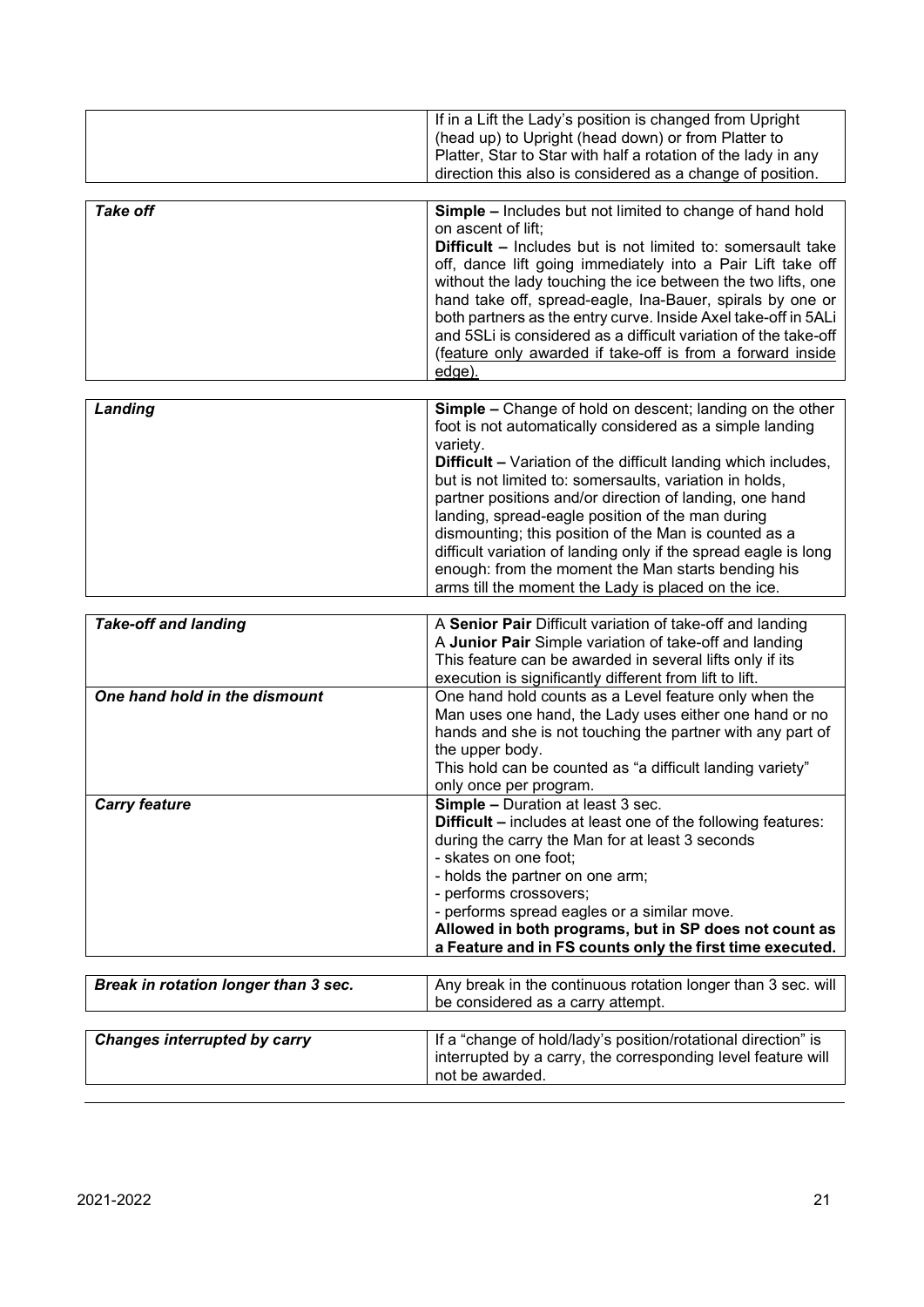| <b>Identifying the lift Group</b>          | Groups are classified according to the take-off hold at the<br>moment the Lady passes the Man's shoulder except in<br>Group1 and Group 2 as full arm extension isn't required.                                                                                                                                                                                                                                                                                                                                                                                                                                                                                                                                                                                                                                                                                                                                                                                                                                                                                                                   |
|--------------------------------------------|--------------------------------------------------------------------------------------------------------------------------------------------------------------------------------------------------------------------------------------------------------------------------------------------------------------------------------------------------------------------------------------------------------------------------------------------------------------------------------------------------------------------------------------------------------------------------------------------------------------------------------------------------------------------------------------------------------------------------------------------------------------------------------------------------------------------------------------------------------------------------------------------------------------------------------------------------------------------------------------------------------------------------------------------------------------------------------------------------|
| Group 1 Lift - New hold variations allowed | Lift where Lady's head remains up and she is lower than<br>the man's shoulder. Possible grips are Hand to Armpit,<br>Hand to Arm, Hand to Waist or Hand to Hand.                                                                                                                                                                                                                                                                                                                                                                                                                                                                                                                                                                                                                                                                                                                                                                                                                                                                                                                                 |
|                                            |                                                                                                                                                                                                                                                                                                                                                                                                                                                                                                                                                                                                                                                                                                                                                                                                                                                                                                                                                                                                                                                                                                  |
| <b>Group 2 Lift</b>                        | A Group 2 Lift is any Lift with Waist hold position.<br>A waist hold with simple type take off with the lady vertical<br>her head up facing either direction with no other variations<br>will result in a group 2 lift. Any other position of the lady<br>with the waist take off hold will result in a group 3 lift.                                                                                                                                                                                                                                                                                                                                                                                                                                                                                                                                                                                                                                                                                                                                                                            |
|                                            |                                                                                                                                                                                                                                                                                                                                                                                                                                                                                                                                                                                                                                                                                                                                                                                                                                                                                                                                                                                                                                                                                                  |
| <b>Group 3 Lifts</b>                       | A Group 3 Lift is any Lift with Hand to Hip or upper part of<br>the leg including buttocks (above the knee) hold position.                                                                                                                                                                                                                                                                                                                                                                                                                                                                                                                                                                                                                                                                                                                                                                                                                                                                                                                                                                       |
| <b>Group 4 Lift</b>                        | A Group 4 Lift is any Lift with Hand to Hand or Hand to Arm<br>hold position in which the Lady does not rotate around the<br>Man/in relation to the Man during the lifting process, she<br>can only rotate together with the Man.                                                                                                                                                                                                                                                                                                                                                                                                                                                                                                                                                                                                                                                                                                                                                                                                                                                                |
|                                            |                                                                                                                                                                                                                                                                                                                                                                                                                                                                                                                                                                                                                                                                                                                                                                                                                                                                                                                                                                                                                                                                                                  |
| Group 5 (Lasso) Lifts                      | In a Lasso, or Group 5 Lift, the lady rotates around the<br>man/in relation to the man during the lifting process<br>between the take-off and the fully extended position. This<br>rotation must be visible by way of shoulders and or<br>hips. During the lifting process one of the man's hands<br>must remain clearly above his shoulders. If not, the<br>group is identified as group 4 lift the different Types of<br>Group 5 Lifts can be identified by the take-off of the lady,<br>the relative position of the partners at the moment of take-<br>off, and the hand grip.<br>Group 5 Toe Lift (5TLi)<br>At the moment of take-off, partners are face to face with<br>man skating forward and lady backward. Man holds lady's<br>left hand with his left and holds her right hand with his<br>right. Lady jumps from her toe.<br>Group 5 Step Lift (5SLi)<br>At the moment of take-off, partners are face to face with<br>man skating backward and lady forward. Man holds lady's<br>left hand with his left and holds her right hand with his<br>right. Lady jumps from a forward edge. |
|                                            | Group 5 Axel Lift (5ALi)<br>At the moment of take-off, lady is at the man's side. Man,<br>skates forward or sometimes in a spread eagle. Man<br>holds lady's left hand with his left and holds her right hand<br>with his right. Lady jumps from a forward edge.<br><b>Group 5 Backward Lift (5BLi)</b><br>At the moment of take-off both partners skate backwards.<br>Lady's right hand is in the man's right hand and her left<br>hand is in his left hand (same arm hold). The lady takes<br>off backward using the blade or toe pick.<br><b>Group 5 Reverse Lift (5RLi)</b><br>At the moment of take-off both partners skate in the same<br>direction, either backward or forward with the hand hold<br>being right to left and left to right (opposite hand hold).<br>The lady takes off using the blade or toe pick.<br>The take-off can also include a hold where the man's arm<br>(lifting arm) is between the lady's legs.                                                                                                                                                              |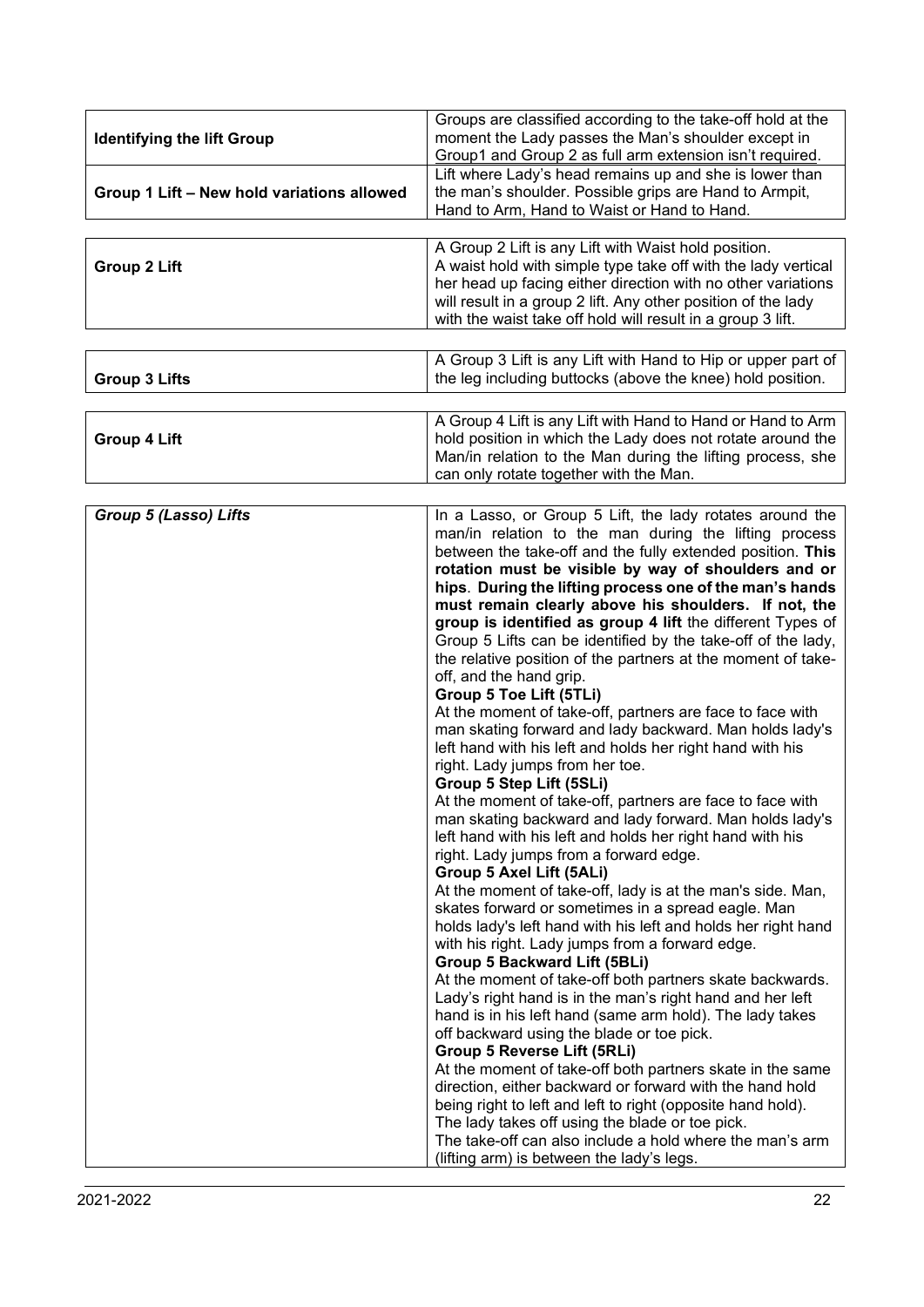| Identifying the number of revolutions   | The revolutions of the Man are counted from the moment<br>the Lady leaves the ice until the moment the Man's arm(s)<br>begin to bend after full extension and consequently the<br>Lady begins to descend.<br>If during the Lady's take off the Man is in a spread-eagle<br>or in some other position sideways, the rotation of the<br>Man will be determined by the position of his front foot at<br>the moment the Lady leaves the ice.                                                                                                                                                                                                                                                                                                                                                                                                                                                                         |
|-----------------------------------------|------------------------------------------------------------------------------------------------------------------------------------------------------------------------------------------------------------------------------------------------------------------------------------------------------------------------------------------------------------------------------------------------------------------------------------------------------------------------------------------------------------------------------------------------------------------------------------------------------------------------------------------------------------------------------------------------------------------------------------------------------------------------------------------------------------------------------------------------------------------------------------------------------------------|
|                                         |                                                                                                                                                                                                                                                                                                                                                                                                                                                                                                                                                                                                                                                                                                                                                                                                                                                                                                                  |
| <b>Illegal Lift (illegal grip etc.)</b> | If the Pair executes an illegal grip, the Level cannot be<br>higher than Base. The deduction for an illegal element will<br>apply.                                                                                                                                                                                                                                                                                                                                                                                                                                                                                                                                                                                                                                                                                                                                                                               |
|                                         |                                                                                                                                                                                                                                                                                                                                                                                                                                                                                                                                                                                                                                                                                                                                                                                                                                                                                                                  |
| Man starts bending the arm (s)          | When the Man begins to bend the arm after full extension,<br>the lift is concluded (excluding while changing<br>hold/position).<br>Any part of the lift, executed after the new extension will<br>be ignored for the Level features and also for the number<br>of revolutions of the Man.                                                                                                                                                                                                                                                                                                                                                                                                                                                                                                                                                                                                                        |
|                                         |                                                                                                                                                                                                                                                                                                                                                                                                                                                                                                                                                                                                                                                                                                                                                                                                                                                                                                                  |
| <b>Identifying the Level features</b>   | Except features for take-off and landing, the lift Level<br>features will be counted from the moment the Man's<br>arm(s) are fully extended till the moment he starts bending<br>the $arm(s)$ .                                                                                                                                                                                                                                                                                                                                                                                                                                                                                                                                                                                                                                                                                                                  |
|                                         |                                                                                                                                                                                                                                                                                                                                                                                                                                                                                                                                                                                                                                                                                                                                                                                                                                                                                                                  |
| <b>Change of hold</b>                   | Change of hold requires one full revolution before and<br>after this change. Change of hold means the Man's hands<br>change from one lift group hold to another lift group hold.<br>If the Man changes hold for less than one (1) revolution, it<br>is not considered as a "change of hold". However, change<br>from right arm hold to left arm hold or vice-versa with at<br>least one (1) revolution in each of these holds is also<br>considered as a change of hold.<br>In order to avoid counting one feature twice going from a<br>two-hand hold to a one hand hold or vice versa is not<br>counted in the number of hold changes.                                                                                                                                                                                                                                                                         |
|                                         |                                                                                                                                                                                                                                                                                                                                                                                                                                                                                                                                                                                                                                                                                                                                                                                                                                                                                                                  |
| Change of hold and of Lady's position   | If a change of hold and a change of Lady's position are<br>executed at the same time, only one Level feature will be<br>awarded.<br>The feature for "change of hold and/or Lady's position"<br>can be awarded in several lifts only if it's execution is<br>significantly different from lift to lift.<br>There are various holds (hand-to-hand, hand-to-arm,<br>hand-to body and hand to upper part of the leg (above the<br>knee)) and lady's positions (Upright, Star and Platter. Rule<br>619 defines a change of hold/lady's position as going from<br>one of these holds/positions to another hold/position.<br>If the same two holds/ positions are executed more than<br>once in the same order, these executions will be<br>considered as similar. Any other types of changes are<br>considered as "significantly different", including repetition<br>of two same holds/positions in a different order. |
| $\Box$ Difficult variation of           | Only if the variation of the Lady significantly impacts the balance of the Lady in                                                                                                                                                                                                                                                                                                                                                                                                                                                                                                                                                                                                                                                                                                                                                                                                                               |

| Difficult variation of | Only if the variation of the Lady significantly impacts the balance of the Lady in       |
|------------------------|------------------------------------------------------------------------------------------|
| Lady's position        | the lift or requires specific strength and/or flexibility, this variation will influence |
|                        | the Level. The feature "Difficult variation of the lady" can be awarded in               |
|                        | several lifts only if the variations are significantly different from lift to lift.      |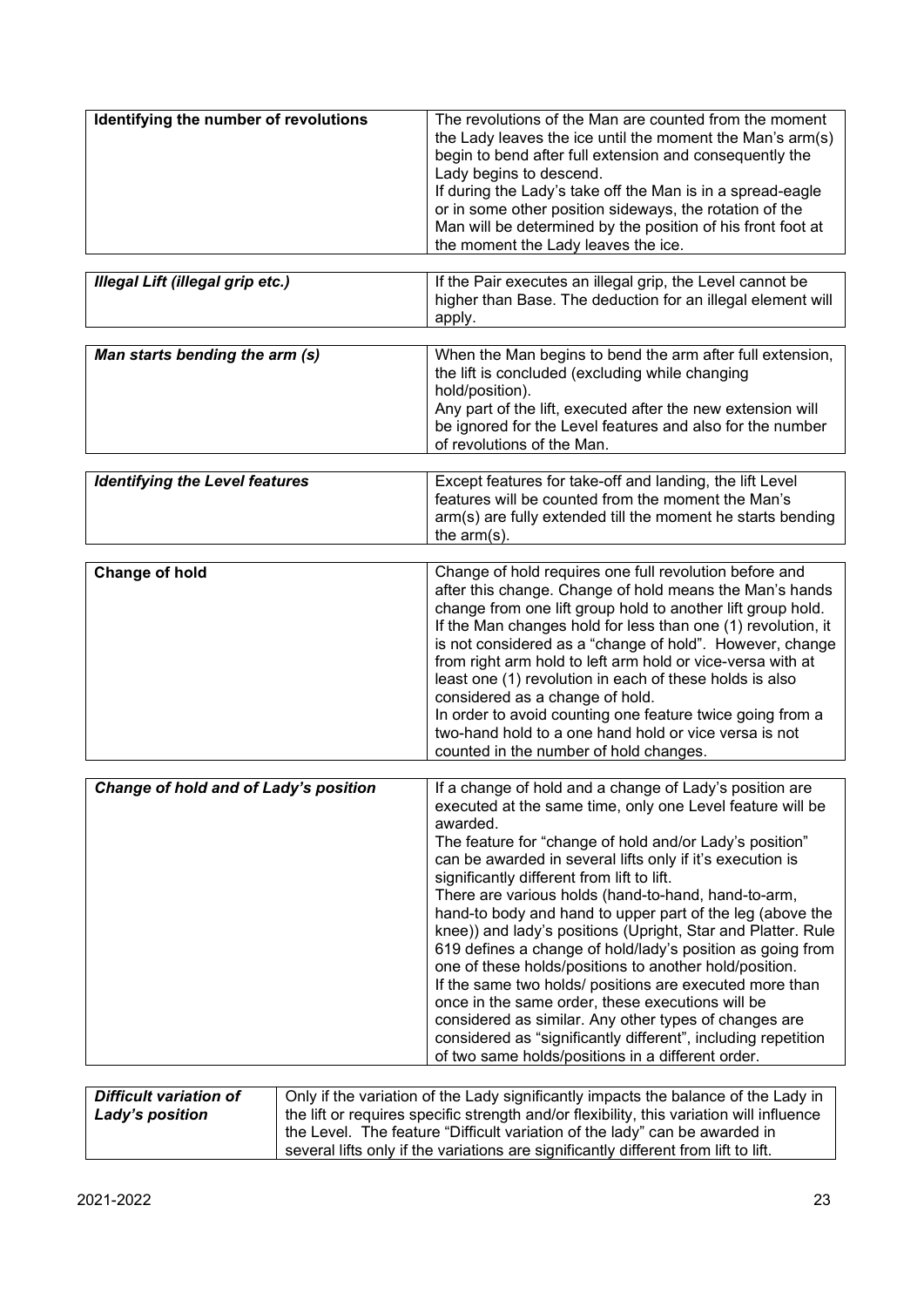| <b>Change of rotational</b><br>direction by the Man | Requires one revolution before and after the change, counts only once per<br>program (first time it's attempted)                                                                                                                                                                                                                                                                                                                                     |
|-----------------------------------------------------|------------------------------------------------------------------------------------------------------------------------------------------------------------------------------------------------------------------------------------------------------------------------------------------------------------------------------------------------------------------------------------------------------------------------------------------------------|
| <b>Wrong take-off</b><br>(Short Program)            | If the take-off is of a different nature then the required take-off, the lift will<br>receive no Level and no value.                                                                                                                                                                                                                                                                                                                                 |
| <b>All lifts of Group 5</b><br>(Free Skating)       | If in a Free Skating program for Seniors or Juniors all Lifts are from Group 5,<br>the last performed lift will be deleted.                                                                                                                                                                                                                                                                                                                          |
| <b>Definition of a "small</b><br>lift"              | Any lift with a sustained/stabilized lady's position in which the man's hands<br>remain not higher than his shoulder line. This lift can be with or without<br>rotation.                                                                                                                                                                                                                                                                             |
| One-hand-hold of the<br>Man                         | Two rotations of the Man in total using one hand hold will count as a Level<br>feature. The third revolution with one hand hold will not count as an additional<br>Level feature in SP and will count as an additional Level feature only in one lift<br>(the first time it is performed) in FS. Parts on one hand shorter than one<br>revolution will not count.<br>This feature is awarded only if the Lady does not use her arms or uses only one |
| <b>For Junior</b><br><b>For Senior</b>              | arm for support. It is not awarded if both arms of the Lady are touching the Man.<br>Feature 5) Difficult one hand hold of the man means:<br>-any lift in which there is only one point of contact between the man and the lady                                                                                                                                                                                                                      |
|                                                     | and the lady is balancing without supporting herself on the man;<br>-lifts with more than one point of contact which require exceptional balance and<br>control. The majority of the lady's weight must clearly be off the axis of the man's<br>body core.                                                                                                                                                                                           |

## **With exceptional balance and control**



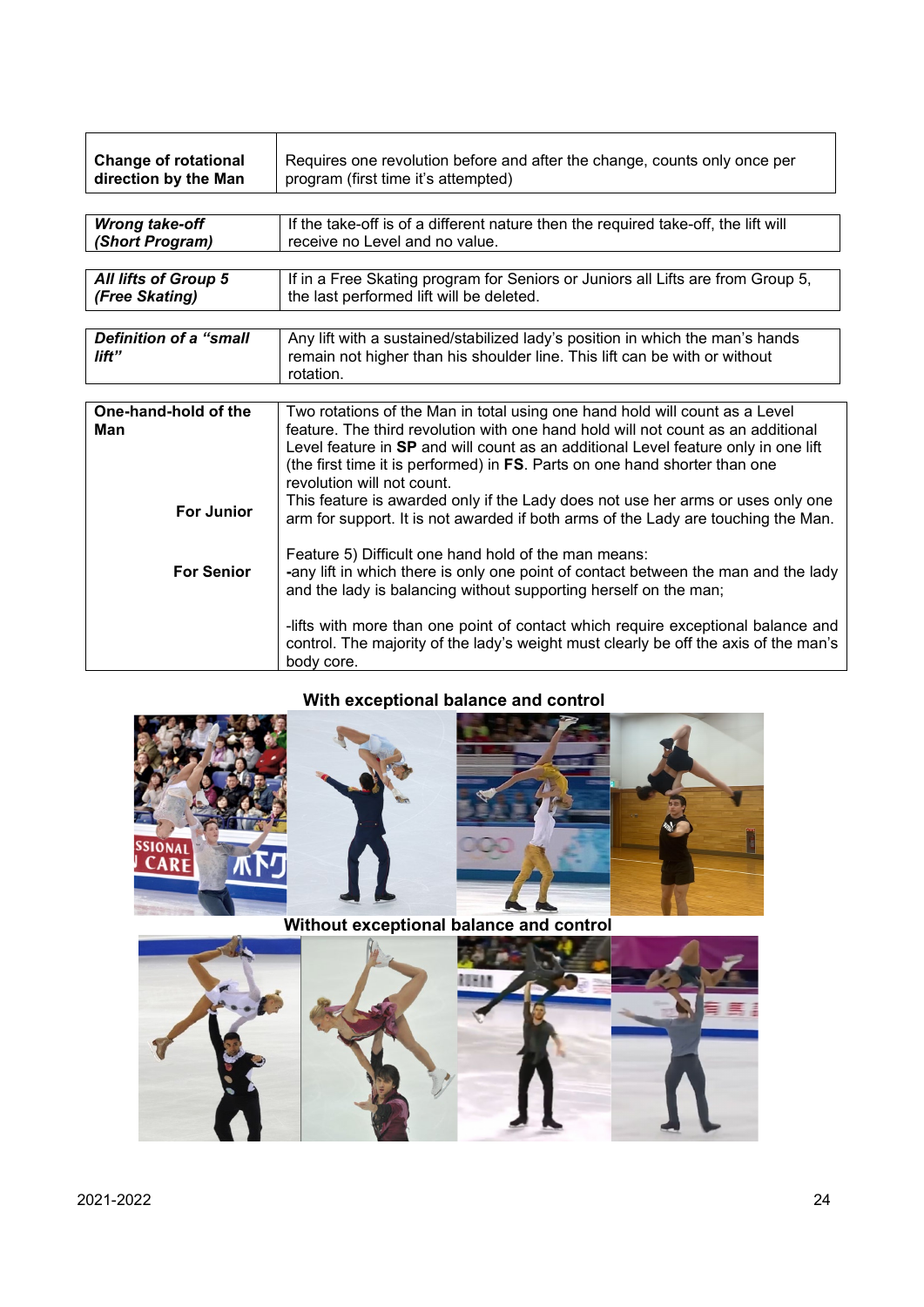## **Twist Lifts**

#### **Rules**

| General              | The Lady must be caught in the air at the waist by the Man prior to landing and be<br>assisted to a smooth landing on the ice on a backward outside edge on one foot.<br>In the twist lift, a split position by the Lady, prior to rotating, is not mandatory, but<br>will be one of the features that might increase the Level of this element. |
|----------------------|--------------------------------------------------------------------------------------------------------------------------------------------------------------------------------------------------------------------------------------------------------------------------------------------------------------------------------------------------|
|                      |                                                                                                                                                                                                                                                                                                                                                  |
| <b>Short Program</b> | The Short Program must include one twist lift. A twist lift take-off is limited to a<br>Lutz/Flip take-off by the Lady. The number of revolutions of the Lady rotating<br>freely in the air is two (2) or three (3) for Seniors and Juniors.                                                                                                     |
|                      |                                                                                                                                                                                                                                                                                                                                                  |
| <b>Short Program</b> | Twist lifts which do not satisfy the requirements (including wrong number of<br>revolutions) will receive No value and will block the corresponding box if one is<br>empty.                                                                                                                                                                      |
|                      |                                                                                                                                                                                                                                                                                                                                                  |
| <b>Free Skating</b>  | In Free Skating the take-off can be different from Lutz/Flip take-off by the Lady<br>(toe loop, axel). The number of revolutions in the twist lift is not limited. For<br>Seniors and Juniors, a Well Balanced Free Skating program must contain 1<br>twist lift.                                                                                |

#### **Level features**

- 1) Lady's split position (each leg at least 45° from the body axis and Lady's legs are straight or almost straight)
- 2) Catching the Lady at the side of the waist without her hand(s)/arm(s)/any part of upper body touching the Man
- 3) Lady's position in the air with arm(s) above the head (minimum one full revolution)
- 4) Difficult take-off: turns, steps, movements, small lifts immediately preceding the take-off, executed with continuous flow.
- 5) Man's arms sideways, being straight or almost straight, reaching at least shoulder level after release of the lady.

| <b>Cheating on landing</b> | Twist Lifts with lacking intended rotation on the landing can be downgraded if they     |
|----------------------------|-----------------------------------------------------------------------------------------|
|                            | have "missing rotation of 1/2 revolutions or more". A downgraded Twist Lift will be     |
|                            | indicated by the Technical Panel to the Judges and in the protocols with a "<<"         |
|                            | symbol after the element code.                                                          |
|                            | The Technical Panel will identify any twist lift cheated by one half or more turn on    |
|                            | the landing as the lift of the lower value. For example, if in a triple twist lift the  |
|                            | Man is supporting the majority of the Lady's weight when her upper body turns           |
|                            | only 2.5 revolutions, this will be called as a triple attempt and downgraded to a       |
|                            | double twist lift. The camera angle is important to consider when deciding upon a       |
|                            | cheated twist lift particularly when the twist lift is at the opposite end of the rink. |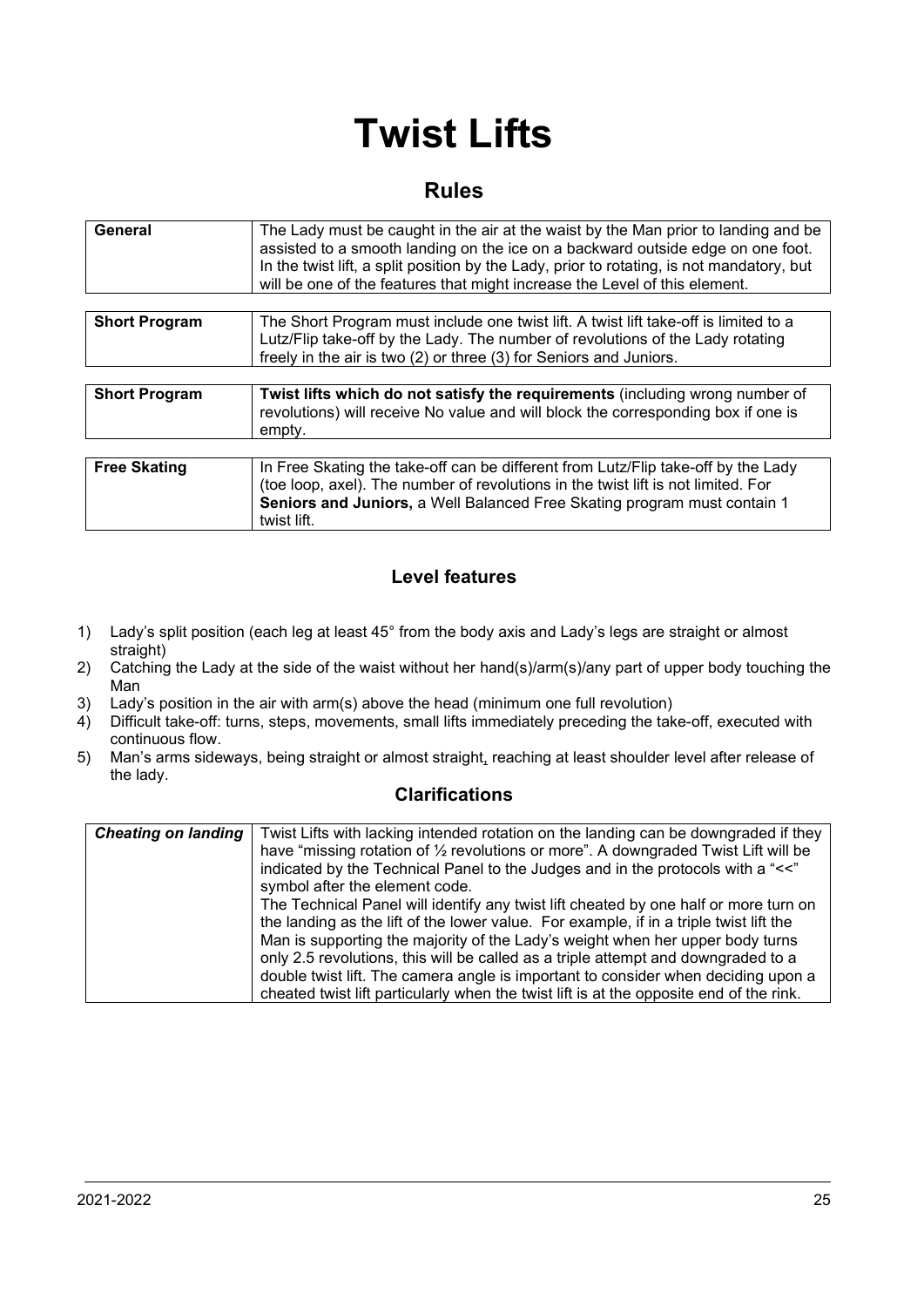| Lady's split              | This feature is awarded only if each Lady's leg, being straight or almost straight,                               |  |  |  |  |
|---------------------------|-------------------------------------------------------------------------------------------------------------------|--|--|--|--|
| position                  | is at least 45 degrees from her body axis.                                                                        |  |  |  |  |
|                           |                                                                                                                   |  |  |  |  |
| <b>Catching the lady</b>  | The feature is granted when:                                                                                      |  |  |  |  |
| without her hand(s),      | a) both Man's hands must be on the sides of the Lady's waist (catching the Lady                                   |  |  |  |  |
| $arm(s)$ or any part      | by one or both hands on any other part of the body is a different catching position;                              |  |  |  |  |
| of the upper body         | no feature is given if there is no proper catch) and                                                              |  |  |  |  |
| touching the Man          | b) the Lady is not touching the Man at any point of the landing phase by any part<br>of her arm(s) or upper body. |  |  |  |  |
|                           | When the Lady collapses on the Man (the Lady's body is supported by the Man's                                     |  |  |  |  |
|                           | body prior to her blades touching the ice) or even just touches the Man when                                      |  |  |  |  |
|                           | landing, the Level feature will not be granted even if she keeps her                                              |  |  |  |  |
|                           | hand(s)/arm(s) off the Man.                                                                                       |  |  |  |  |
|                           |                                                                                                                   |  |  |  |  |
| Man's arms                | After the Man releases the lady, his arms must change position going to the side                                  |  |  |  |  |
| sideways, being           | of his body at least as low as his shoulders before he catches the Lady in the air.                               |  |  |  |  |
| straight or almost        | The arms of the Man must be straight or almost straight.<br>If the Lady is not                                    |  |  |  |  |
| straight, reaching at     | caught in the air, the feature is not awarded. However, the feature will be                                       |  |  |  |  |
| least shoulder level      | awarded in case of any catch in the air (not necessarily at the waist).                                           |  |  |  |  |
| after release of the      |                                                                                                                   |  |  |  |  |
| lady                      |                                                                                                                   |  |  |  |  |
|                           |                                                                                                                   |  |  |  |  |
| <b>Difficult take-off</b> | The feature is awarded only when there is (are) steps, turns, movement(s), small                                  |  |  |  |  |
|                           | lifts immediately preceding the take-off and executed with continuous flow); in                                   |  |  |  |  |
|                           | case of a break, no feature will be granted.                                                                      |  |  |  |  |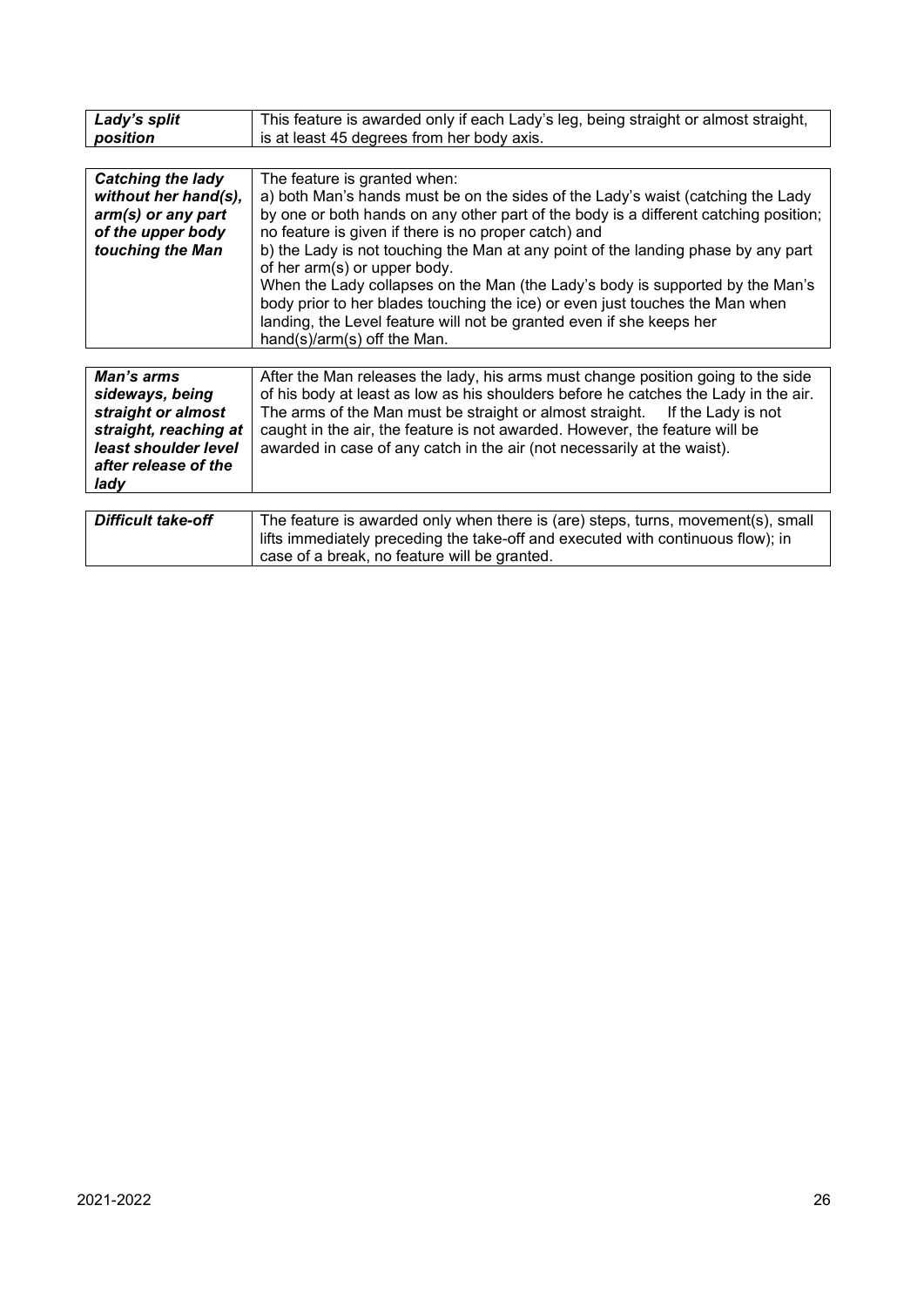## **Death Spirals Pivot Figure (Novice)**

## **Rules**

| <b>General</b><br><b>Death Spiral</b> | In the final position while the Lady is performing the actual death spiral, both<br>the Man and the Lady must execute a minimum of one (1) revolution with the<br>knees of the Man clearly bent and in full pivot position. For a possible higher<br>Level, the Man should stay in a low pivot position. The Lady simultaneously<br>must skate on a clean edge with her body and head close to the ice surface,<br>however she must not touch the ice with her head or assist herself with the<br>free hand or any part of the body. The Lady's body weight is supported by the<br>force of the spiralling edge and the hold of the Man. The Man must be in a<br>centred position with a fully extended arm. Any kind of position is counted as a<br>feature if Skaters' hold lasts for at least one continuous revolution.                                                                                                                                                                                                                                                                                                                                                                                                                                                                                                                                                                                                                                                                                                                                                                    |
|---------------------------------------|------------------------------------------------------------------------------------------------------------------------------------------------------------------------------------------------------------------------------------------------------------------------------------------------------------------------------------------------------------------------------------------------------------------------------------------------------------------------------------------------------------------------------------------------------------------------------------------------------------------------------------------------------------------------------------------------------------------------------------------------------------------------------------------------------------------------------------------------------------------------------------------------------------------------------------------------------------------------------------------------------------------------------------------------------------------------------------------------------------------------------------------------------------------------------------------------------------------------------------------------------------------------------------------------------------------------------------------------------------------------------------------------------------------------------------------------------------------------------------------------------------------------------------------------------------------------------------------------|
| <b>Pivot Figure</b>                   | The man performs a pivot holding the lady, who is following him with hand to<br>hand grip. The lady can be in a spiral, spreadeagle or have an extended leg<br>position.                                                                                                                                                                                                                                                                                                                                                                                                                                                                                                                                                                                                                                                                                                                                                                                                                                                                                                                                                                                                                                                                                                                                                                                                                                                                                                                                                                                                                       |
| <b>Short Program</b>                  | Types of Death Spirals:                                                                                                                                                                                                                                                                                                                                                                                                                                                                                                                                                                                                                                                                                                                                                                                                                                                                                                                                                                                                                                                                                                                                                                                                                                                                                                                                                                                                                                                                                                                                                                        |
|                                       | Death Spiral backward outside:<br>Both partners are skating on a backward outside edge. The Man performs a<br>pivot and holds the hand of the Lady with the same arm as his skating foot fully<br>extended. The Lady is leaning backwards to the ice and her arm is fully<br>extended as she circles around the Man in this position. Any variation of the<br>Man's position is allowed as long as he keeps the pivot position as described<br>and the Lady circles around him on an outside edge.<br>Death Spiral forward inside:<br>The Man is skating on a backward outside edge, and the Lady is skating on a<br>forward inside edge. The Man performs a pivot and holds the hand of the Lady<br>with the same arm fully extended as his skating foot. The Lady is leaning<br>sideways to the ice and her arm is also fully extended as she circles around<br>the Man in this position. Any variation of the Man's position is allowed as long<br>as he keeps the pivot position as described and the Lady circles around him<br>on an inside edge.<br>Death Spiral backward inside:<br>The same as for death spiral backward outside, but the Lady is leaning<br>backwards or forwards to the ice and her arm is fully extended and she circles<br>around the Man on a firm backward inside edge.<br>Death Spiral forward outside:<br>The same as for the death spiral forward inside, except that the Lady circles<br>around the Man on a firm forward outside edge.<br>For both Seniors & Juniors Short Program for the season 2021-2022 must<br>include Backward Outside Death Spiral. |

| <b>Free Skating</b> | For both <b>Seniors &amp; Juniors</b> a Well Balanced Free Skating program must |  |  |
|---------------------|---------------------------------------------------------------------------------|--|--|
|                     | contain 1 Death Spiral. In Seniors this death spiral must be a different type   |  |  |
|                     | from the Short Program. Variations of arm holds are possible.                   |  |  |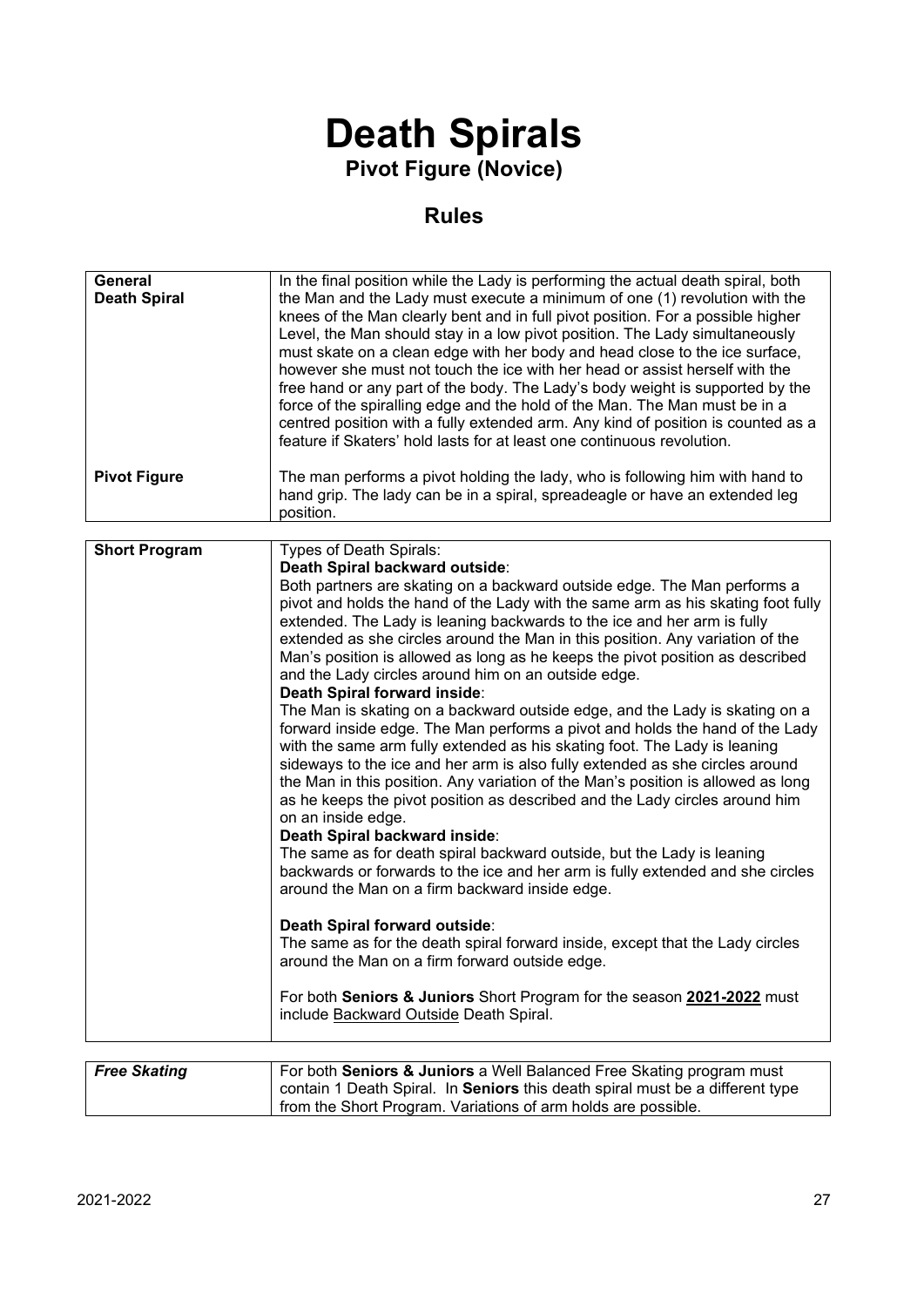## **Level features**

- 1) Difficult entry (immediately preceding the death spiral) or difficult exit
- 2) Full revolution(s) of the lady when both partners are in "low" positions (counts as many times as performed)

| <b>Positions</b>                                      | Lady's "low position":<br>- for inside Death Spirals the lowest hip or buttock and head should not be<br>higher than her skating knee;<br>- for outside Death Spirals head should not be higher than her skating knee<br>and bodyline between knee of skating leg and head should be flat or shallow<br>arch.<br>Man's "low pivot position": buttocks not higher than the knee of his anchored<br>foot.<br>The Level of a death spiral without one full revolution in the described Man's<br>and Lady's simultaneous position cannot be more than 1. |
|-------------------------------------------------------|------------------------------------------------------------------------------------------------------------------------------------------------------------------------------------------------------------------------------------------------------------------------------------------------------------------------------------------------------------------------------------------------------------------------------------------------------------------------------------------------------------------------------------------------------|
|                                                       |                                                                                                                                                                                                                                                                                                                                                                                                                                                                                                                                                      |
| <b>Number of</b><br>revolutions in "low"<br>positions | Any part of the Death Spiral with a higher Lady's or Man's position than<br>described above is not valid for Level features 2). The counting starts only<br>when the Lady and the Man are in the actual low death spiral position.                                                                                                                                                                                                                                                                                                                   |
|                                                       |                                                                                                                                                                                                                                                                                                                                                                                                                                                                                                                                                      |
| Loss of "low"<br>position (s)                         | In order to get features 2), the "low" position of both partners has to be<br>continuous. If the "low" position is lost, features 2) can be counted only if<br>performed prior to the loss.                                                                                                                                                                                                                                                                                                                                                          |
|                                                       |                                                                                                                                                                                                                                                                                                                                                                                                                                                                                                                                                      |
| Lady not in the<br>prescribed position                | If Lady's head (for all death spirals) and/or lowest hip (for inside death spirals)<br>is (are) higher then skating leg knee, the Level cannot be higher than 1.<br>If during the Death Spiral the lowest part of the Lady's head never reaches the<br>level of her skating knee, the Death Spiral will have no value.                                                                                                                                                                                                                               |
|                                                       |                                                                                                                                                                                                                                                                                                                                                                                                                                                                                                                                                      |
| <b>Evecution of a</b>                                 | In Short Program the death spiral is prescribed If the Lady performs a different                                                                                                                                                                                                                                                                                                                                                                                                                                                                     |

| <b>Execution of a</b>  | In Short Program the death spiral is prescribed. If the Lady performs a different |
|------------------------|-----------------------------------------------------------------------------------|
| different death spiral | edge or direction, no Level and value will be given, but the box will be blocked. |
| (Short Program)        |                                                                                   |

| Lady skates on boot                                                                    | If the Lady loses the edge and goes to the boot or knee, this is considered as<br>the conclusion of the death spiral and no other features will be considered.<br>The TP must decide if this is a fall,                                                                                                                                              |  |
|----------------------------------------------------------------------------------------|------------------------------------------------------------------------------------------------------------------------------------------------------------------------------------------------------------------------------------------------------------------------------------------------------------------------------------------------------|--|
|                                                                                        |                                                                                                                                                                                                                                                                                                                                                      |  |
| No pivot position or<br><b>Man's knee not bent</b><br>or his arm not fully<br>extended | If the Man does not reach the pivot position at all or does not stay in this position<br>for one revolution, or if the knee of his leg with toe pick in the ice is not clearly<br>bent for one revolution, or if his holding arm is not fully extended for one<br>revolution, there will be no Level called and the death spiral will have no value. |  |
|                                                                                        |                                                                                                                                                                                                                                                                                                                                                      |  |
| Man doesn't reach or                                                                   |                                                                                                                                                                                                                                                                                                                                                      |  |

| <i>wan doesn't reacn or</i> | If the Man is not doing one full revolution in prescribed low pivot position |
|-----------------------------|------------------------------------------------------------------------------|
| hold low pivot              | (his buttocks are not higher than the knee of the anchored foot), the        |
| position                    | Level cannot be higher than 1.                                               |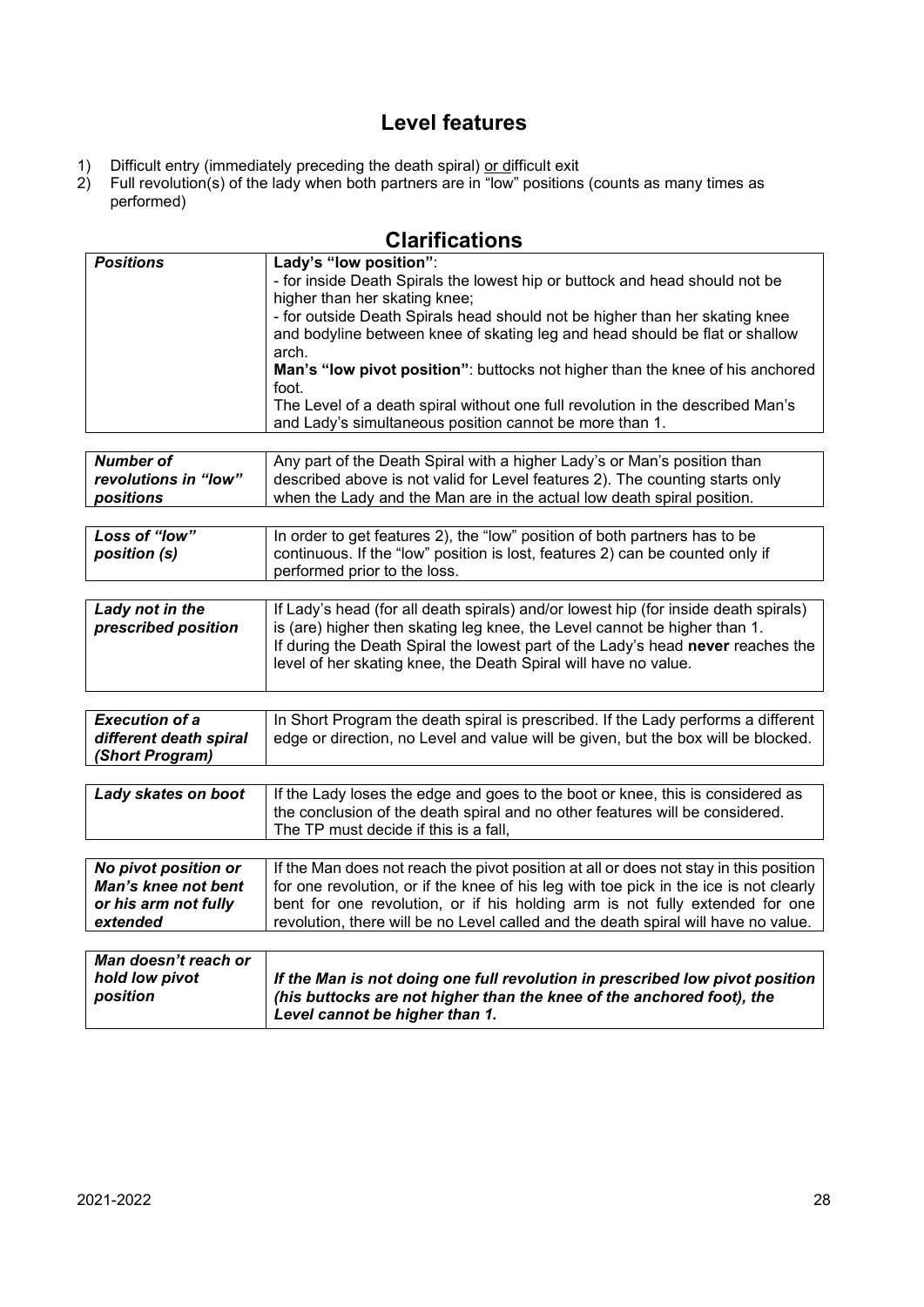| <b>Change of pivot</b><br>position                        | In Short Program only the traditional pivot position of the Man is allowed in<br>which he skates on a backward outside edge, holding the hand of the Lady<br>with fully extended arm with both knees clearly bent and in full pivot position.<br>No variation of this pivot position is allowed element will receive no value.<br>In Free Skating any death spiral will be considered as ended, once the Man<br>changes the pivot position. Consequently, only that part, in which the Man is in<br>the proper pivot position as to the text above, will be taken to determine the<br>Level. |  |  |
|-----------------------------------------------------------|----------------------------------------------------------------------------------------------------------------------------------------------------------------------------------------------------------------------------------------------------------------------------------------------------------------------------------------------------------------------------------------------------------------------------------------------------------------------------------------------------------------------------------------------------------------------------------------------|--|--|
| <b>Opposite hand-hold</b><br>(entry of death spiral)      | The opposite hand-hold of the Man is not allowed in the Short Program, is<br>allowed in Free Skating, but is not considered as a Level feature. Opposite<br>hand-hold of the Lady is allowed both in Short Program and in Free Skating<br>but is not considered as a Level feature.                                                                                                                                                                                                                                                                                                          |  |  |
| Change of arm hold                                        | In both SP and FS change(s) of arm hold of the Man and/or Lady is allowed at<br>any moment but is no longer a Level feature.                                                                                                                                                                                                                                                                                                                                                                                                                                                                 |  |  |
| <b>Whose revolutions</b><br>are counted?                  | For features 2) only the Ladies revolutions are counted. It is possible that the<br>Man does less full revolutions in the low position than the Lady if the Lady<br>passes behind the Man during the death spiral. This would require changes of<br>hold.                                                                                                                                                                                                                                                                                                                                    |  |  |
| When does the death<br>spiral start?                      | Entry commences at the beginning of the entry curve when one partner is on<br>one foot on the edge of the death spiral and the other partner is also on one<br>foot or in a position such as spread eagle, shoot the duck etc.                                                                                                                                                                                                                                                                                                                                                               |  |  |
|                                                           |                                                                                                                                                                                                                                                                                                                                                                                                                                                                                                                                                                                              |  |  |
| When does the exit<br>start and end?                      | The exit from the death spiral starts when the Man starts bending his<br>"holding" arm in the elbow and ends when the Lady comes to the vertical<br>position.                                                                                                                                                                                                                                                                                                                                                                                                                                |  |  |
| When do the death<br>spiral revolutions<br>start and end? | They begin when the Man's toe for the pivot is stationary (anchored) on the<br>ice. They end when either the Man's pivot ends or when the Lady begins to<br>rise in order to exit the death spiral. Whichever is first, will indicate the<br>conclusion.                                                                                                                                                                                                                                                                                                                                     |  |  |